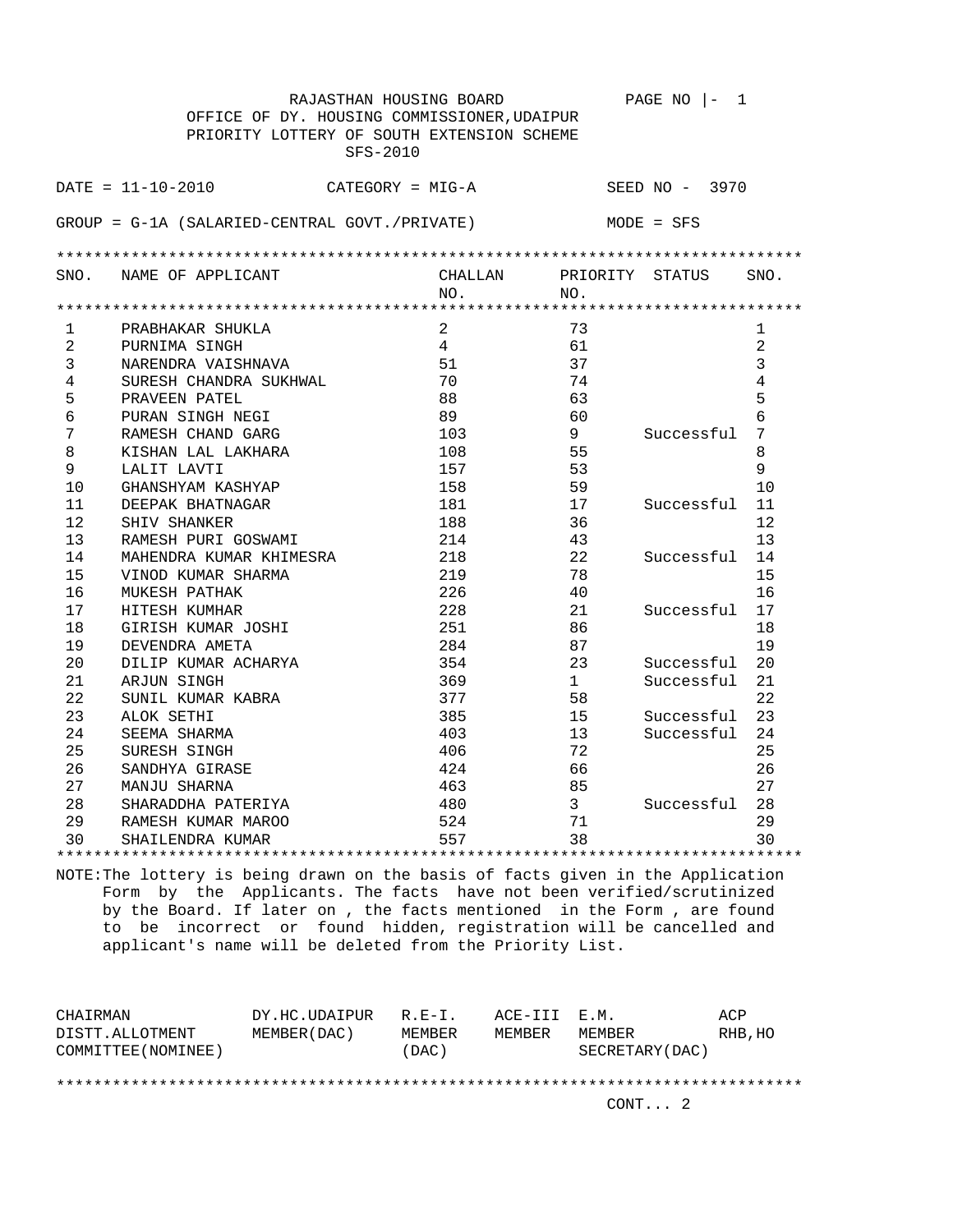|      | RAJASTHAN HOUSING BOARD                         |         |     | PAGE NO $ -$<br>2 |      |
|------|-------------------------------------------------|---------|-----|-------------------|------|
|      | OFFICE OF DY. HOUSING COMMISSIONER, UDAIPUR     |         |     |                   |      |
|      | PRIORITY LOTTERY OF SOUTH EXTENSION SCHEME      |         |     |                   |      |
|      | SFS-2010                                        |         |     |                   |      |
|      |                                                 |         |     |                   |      |
|      | $DATA = 11 - 10 - 2010$<br>CATEGORY = MIG-A     |         |     | SEED NO - 3970    |      |
|      |                                                 |         |     |                   |      |
|      | $GROUP = G-1A (SALARIED-CENTRAL GOUT./PREVATE)$ |         |     | $MODE = SFS$      |      |
|      |                                                 |         |     |                   |      |
|      |                                                 |         |     |                   |      |
| SNO. | NAME OF APPLICANT                               | CHALLAN |     | PRIORITY STATUS   | SNO. |
|      |                                                 | NO.     | NO. |                   |      |
|      |                                                 |         |     |                   |      |
| 31   | PUNEET ASWANI                                   | 610     | 19  | Successful        | 31   |
| 32   | KIRAN KUMAR MEENA                               | 629     | 70  |                   | 32   |
| 33   | KANWAL JEET SINGH PARIHAR                       | 678     | 25  |                   | 33   |
| 34   | VIPIN JAGDISH SHARMA                            | 690     | 47  |                   | 34   |
| 35   | TARUN SHARMA                                    | 691     | 16  | Successful        | 35   |
| 36   | TARUN KUMAR DAVE                                | 693     | 18  | Successful        | 36   |
| 37   | KIRAN CHOUBISA                                  | 695     | 64  |                   | 37   |
| 38   | SANJEEV KUMAR ARORA                             | 701     | 62  |                   | 38   |
| 39   | DULHE SINGH KITAWAT                             | 861     | 32  |                   | 39   |
| 40   | DHOLI RAM SHARMA                                | 869     | 79  |                   | 40   |
| 41   | RAJESH SWARNKAR                                 | 871     | 45  |                   | 41   |
| 42   | VINAYAK BHARDWAJ                                | 897     | 52  |                   | 42   |
| 43   | HIMANSHU SHARMA                                 | 904     | 31  |                   | 43   |
| 44   | KARAN SINGH SANKHALA                            | 940     | 39  |                   | 44   |
| 45   | ANIL MAHESHWARI                                 | 949     | 50  |                   | 45   |
| 46   | REKHA SISODIYA                                  | 963     | 30  |                   | 46   |
| 47   | CHANDRA SHEKHAR SHARMA                          | 1003    | 54  |                   | 47   |
| 48   | DEEPAK PANDYA                                   | 1005    | 83  |                   | 48   |
| 49   | RAJESH KUMAR KHATRI                             | 1008    | 81  |                   | 49   |
| 50   | RAMESH GAUR                                     | 1044    | 67  |                   | 50   |
| 51   | LNK NASHIM KHAN                                 | 1075    | 77  |                   | 51   |
| 52   | MANOJ KUMAR GUPTA                               | 1090    | 8   | Successful        | 52   |
| 53   | SUSHILA HARRIS                                  | 1099    | 75  |                   | 53   |
| 54   | SUNITA RODGERS                                  | 1100    | 34  |                   | 54   |
| 55   | ASHISH BHATNAGAR                                | 1132    | 49  |                   | 55   |
| 56   | HEERA LAL AUDICHYA                              | 1137    | 51  |                   | 56   |
| 57   | ANIL BHATNAGAR                                  | 1146    | 82  |                   | 57   |
| 58   | GEETA VERMA                                     | 1177    | 28  |                   | 58   |
| 59   | RAVI PRAKASH JAIN                               | 1255    | 56  |                   | 59   |
| 60   | PREM CHAND JAIN                                 | 1265    | 2   | Successful        | 60   |
|      |                                                 |         |     |                   |      |

| CHAIRMAN<br>DISTT.ALLOTMENT<br>COMMITTEE (NOMINEE) | DY.HC.UDAIPUR<br>MEMBER (DAC) | $R.F - T$ .<br>MEMBER<br>(DAC) | ACE-III E.M.<br>MEMBER | MEMBER<br>SECRETARY (DAC) | ACP<br>RHB, HO |
|----------------------------------------------------|-------------------------------|--------------------------------|------------------------|---------------------------|----------------|
|                                                    |                               |                                |                        | CONT 3                    |                |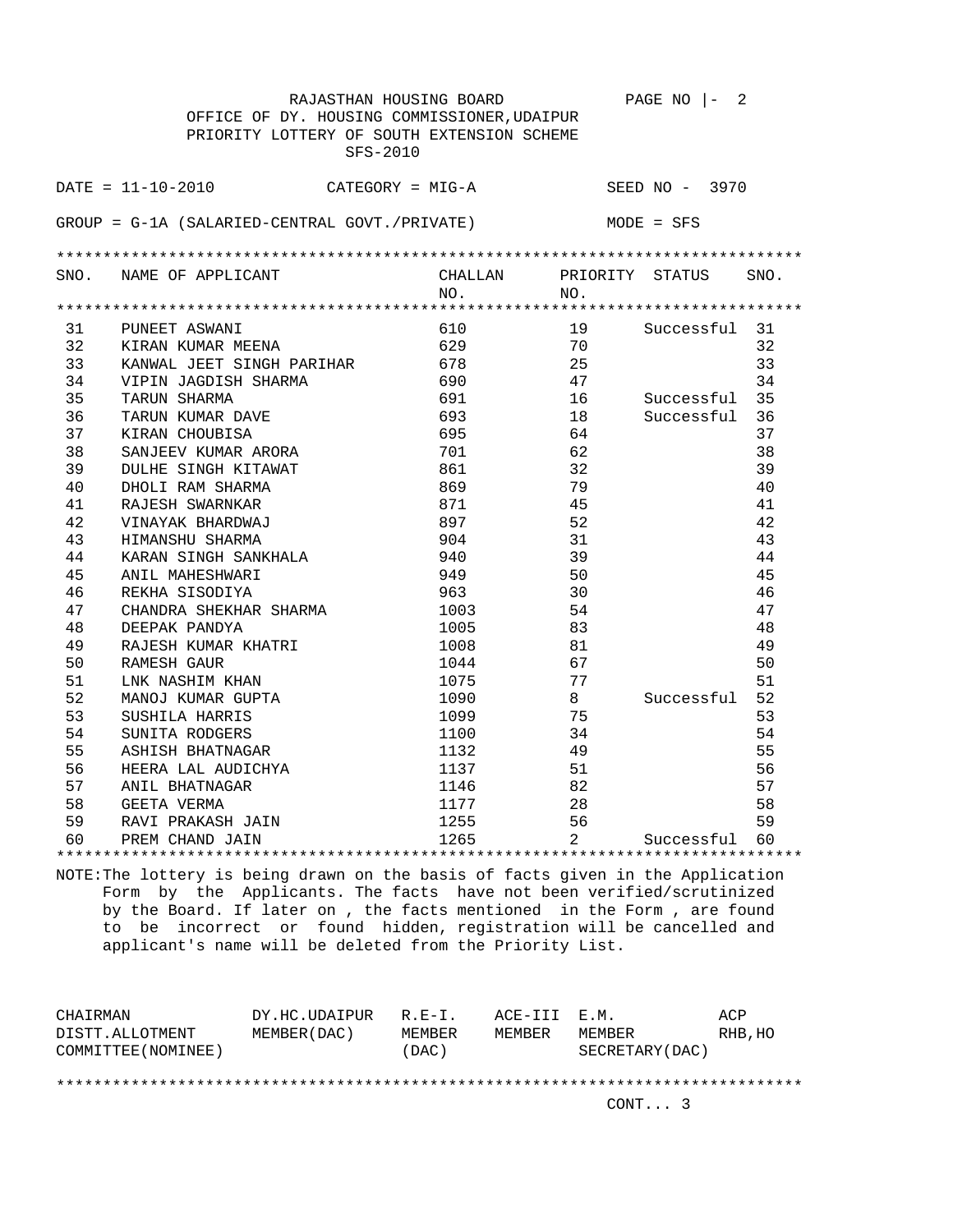|      |                                                  | RAJASTHAN HOUSING BOARD                     |                 | PAGE NO        | 3    |
|------|--------------------------------------------------|---------------------------------------------|-----------------|----------------|------|
|      |                                                  | OFFICE OF DY. HOUSING COMMISSIONER, UDAIPUR |                 |                |      |
|      |                                                  | PRIORITY LOTTERY OF SOUTH EXTENSION SCHEME  |                 |                |      |
|      |                                                  | SFS-2010                                    |                 |                |      |
|      |                                                  |                                             |                 |                |      |
|      | $DATA = 11 - 10 - 2010$                          | $CATEGORY = MIG-A$                          |                 | SEED NO - 3970 |      |
|      |                                                  |                                             |                 |                |      |
|      | $GROUP = G-1A (SALARIED-CENTRAL GOUT./PRIVARIE)$ |                                             |                 | $MODE = SFS$   |      |
|      |                                                  |                                             |                 |                |      |
|      |                                                  |                                             |                 |                |      |
| SNO. | NAME OF APPLICANT                                | CHALLAN                                     | PRIORITY        | STATUS         | SNO. |
|      |                                                  | NO.                                         | NO.             |                |      |
|      |                                                  |                                             |                 |                |      |
| 61   | SUBODH KUMAR SAXENA                              | 1277                                        | 27              |                | 61   |
| 62   | SHILPI AMETA                                     | 1280                                        | 88              |                | 62   |
| 63   | SAURABH CHHAJED                                  | 1298                                        | 6               | Successful     | 63   |
| 64   | AASTHA VYAS                                      | 1319                                        | 80              |                | 64   |
| 65   | VINAY KUMAR INANI                                | 1340                                        | $4\overline{ }$ | Successful     | 65   |
| 66   | ABHISHEK CHOUDHARY                               | 1345                                        | 68              |                | 66   |
| 67   | DIWAKER SITHA                                    | 1431                                        | 69              |                | 67   |
| 68   | YASHWANT BHARDWAJ                                | 1434                                        | 76              |                | 68   |
| 69   | HARISH KUMAR PALIWAL                             | 1449                                        | 20              | Successful     | 69   |
| 70   | KAMLESH KUMAR MUNDRA                             | 1459                                        | 84              |                | 70   |
| 71   | <b>JANKESH AUDICHYA</b>                          | 1539                                        | 7               | Successful     | 71   |
| 72   | EKTA SHAH                                        | 1575                                        | 46              |                | 72   |
| 73   | LOKESH JOSHI                                     | 1578                                        | 29              |                | 73   |
| 74   | PRAHALAD BAD GURJAR                              | 1579                                        | 42              |                | 74   |
| 75   | MADHAV LAL AUDICHYA                              | 1589                                        | 11              | Successful     | 75   |
| 76   | SHAMBHU LAL AUDICHYA                             | 1591                                        | 57              |                | 76   |
| 77   | ARUN KUMAR AGRAWAL                               | 1621                                        | 41              |                | 77   |
| 78   | SHER SINGH SISODIA                               | 1629                                        | 14              | Successful     | 78   |
| 79   | SUSHIL KUMAR DANGI                               | 1727                                        | 35              |                | 79   |
| 80   | PRADEEP KUMAR BHATT                              | 1746                                        | 26              |                | 80   |
| 81   | SURENDRA SONI                                    | 1760                                        | 89              |                | 81   |
| 82   | ATIL SRIVASTAVA                                  | 1774                                        | 5               | Successful     | 82   |
| 83   | ANITA PARIYANI                                   | 1796                                        | 48              |                | 83   |
| 84   | RAJENDRA PRASAD JAIN                             | 1810                                        | 44              |                | 84   |
| 85   | SHOBHIT CHOBISA                                  | 1811                                        | 12              | Successful     | 85   |
| 86   | RAKESH KUMAR DAMOR                               | 1828                                        | 65              |                | 86   |
| 87   | SHYAM LAL PARIKH                                 | 1854                                        | 33              |                | 87   |
| 88   | MAJOR A RICHARD                                  | 1860                                        | 10              | Successful     | 88   |
| 89   | SAJJAN SINGH RANAWAT                             | 1898                                        | 24              |                | 89   |

\*\*\*\*\*\*\*\*\*\*\*\*\*\*\*\*\*\*\*\*\*\*\*\*\*\*\*\*\*\*\*\*\*\*\*\*\*\*\*\*\*\*\*\*\*\*\*\*\*\*\*\*\*\*\*\*\*\*\*\*\*\*\*\*\*\*\*\*\*\*\*\*\*\*\*\*\*\*\*\*

| CHAIRMAN            | DY.HC.UDAIPUR | $R.F-T$   | ACE-III E.M. |                 | ACP     |
|---------------------|---------------|-----------|--------------|-----------------|---------|
| DISTT.ALLOTMENT     | MEMBER (DAC ) | MEMBER    | MEMBER       | MEMBER          | RHB, HO |
| COMMITTEE (NOMINEE) |               | $'$ DAC ) |              | SECRETARY (DAC) |         |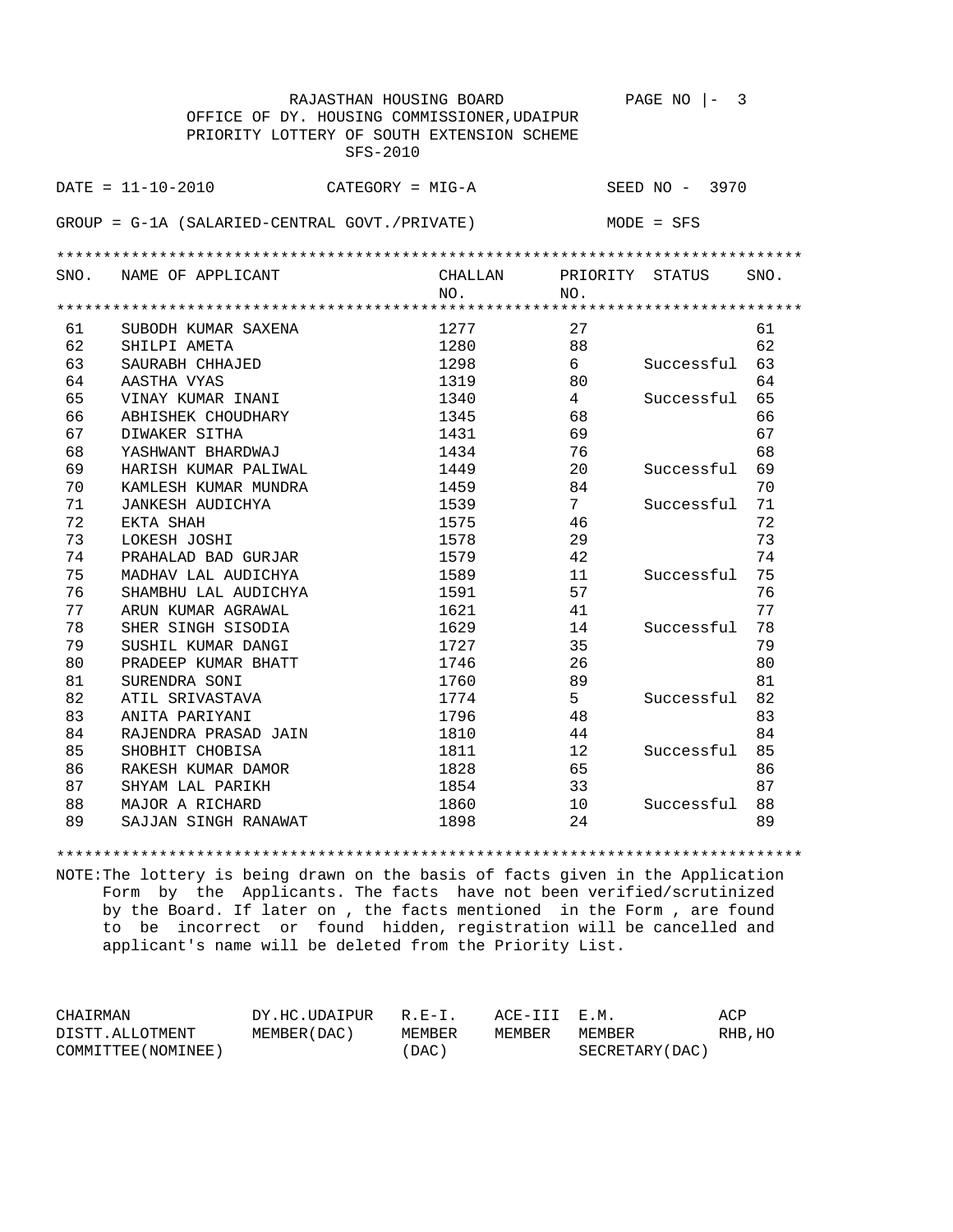|                | RAJASTHAN HOUSING BOARD                     |            |          | PAGE NO<br>$\mathbf{1}$<br>$\vert -$ |                |
|----------------|---------------------------------------------|------------|----------|--------------------------------------|----------------|
|                | OFFICE OF DY. HOUSING COMMISSIONER, UDAIPUR |            |          |                                      |                |
|                | PRIORITY LOTTERY OF SOUTH EXTENSION SCHEME  |            |          |                                      |                |
|                | SFS-2010                                    |            |          |                                      |                |
|                |                                             |            |          |                                      |                |
|                | $DATA = 11 - 10 - 2010$<br>CATEGORY = MIG-A |            |          | SEED NO - 3970                       |                |
|                |                                             |            |          |                                      |                |
|                | $GROUP = G-1B (SALARIED-STATE GOUT. EMP.)$  |            |          | MODE = SFS                           |                |
|                |                                             |            |          |                                      |                |
|                | SNO. NAME OF APPLICANT                      | CHALLAN    |          | PRIORITY STATUS                      | SNO.           |
|                |                                             | NO.        | NO.      |                                      |                |
|                |                                             |            |          |                                      |                |
| $\mathbf{1}$   | SUBHASH KUMAR                               | 16         | 87       |                                      | $\mathbf{1}$   |
| $\overline{2}$ | MURLIDHAR MENARIYA                          | 36         | 72       |                                      | $\overline{a}$ |
| 3              | DINESH CHANDRA SJHRIMALI                    | 50         | 44       |                                      | 3              |
| 4              | SANJAY KUMAR LUNAWAT                        | 82         | 88       |                                      | $\overline{4}$ |
| 5              | KANHAIYA LAL UPADHYAY                       | 153        | 75       |                                      | 5              |
| 6              | VISHNU DUTT SARASWAT                        | 156        | 71       |                                      | 6              |
| 7              | RAM CHANDRA DHAIBHAI                        | 165        | 11       |                                      | 7              |
| 8              | MANJU MOD                                   | 200        | 65       |                                      | 8              |
| 9              | PREM SINGH                                  | 216        | 63       |                                      | 9              |
| 10             | RAM NIWAS MEENA                             | 225        | 70       |                                      | 10             |
| 11             | ZARANA CHOUHAN                              | 234        | 20       |                                      | 11             |
| 12             | SUNIL KUMAR SHARMA                          | 241        | 42       |                                      | 12             |
| 13             | SYED AGAZ MEHDI                             | 262        | 51       |                                      | 13             |
| 14             | BHAWANI SHANKER AMRAWAT                     | 264        | 26       |                                      | 14             |
| 15             | NARESH CHANDRA SISODIYA                     | 302        | 93       |                                      | 15             |
| 16             | SURESH CHAND                                | 328        | 47       |                                      | 16             |
| 17             | JAYANTI LAL DIWAKAR                         | 343        | 25       |                                      | 17             |
| 18             | PAWAN KUMAR MAROO                           | 397        | 103      |                                      | 18             |
| 19             | REKHA MAHATMA                               | 431        | 43       |                                      | 19             |
| 20             | VISHNU KUMAR SHARMA                         | 465        | 1        | Successful                           | 20             |
| 21             | HANUMAN PRASAD SHARMA                       | 466        | 32       |                                      | 21             |
| 22             | RITU YAGNIK                                 | 473        | 64       |                                      | 22             |
| 23             | MUSTAK MOHAMMED                             | 485        | 50       |                                      | 23             |
| 24             | KALU LAL PRAJAPAT                           | 491        | 12       |                                      | 24             |
| 25             | OM PRAKASH JAIN                             | 492        | 79       |                                      | 25             |
| 26             | RAVINDRA KUMAR JOSHI                        | 513        | 78       |                                      | 26             |
| 27             | ASHOK KUMAR CHOUBISA                        | 584        | 27       |                                      | 27             |
| 28             | VIPIN MAHESHWARI                            | 597        | 84       |                                      | 28             |
| 29<br>30       | PRAKASH CHANDRA BHANAWAT                    | 609<br>631 | 45<br>22 |                                      | 29<br>30       |
|                | SONAL GUPTA                                 |            |          |                                      |                |
|                |                                             |            |          |                                      |                |

| CHAIRMAN<br>DISTT.ALLOTMENT | DY.HC.UDAIPUR<br>MEMBER (DAC) | $R.F - T$ .<br>MEMBER | ACE-III E.M.<br>MEMBER | MEMBER          | ACP<br>RHB, HO |
|-----------------------------|-------------------------------|-----------------------|------------------------|-----------------|----------------|
| COMMITTEE (NOMINEE)         |                               | (DAC)                 |                        | SECRETARY (DAC) |                |
|                             |                               |                       |                        | CONT. 2         |                |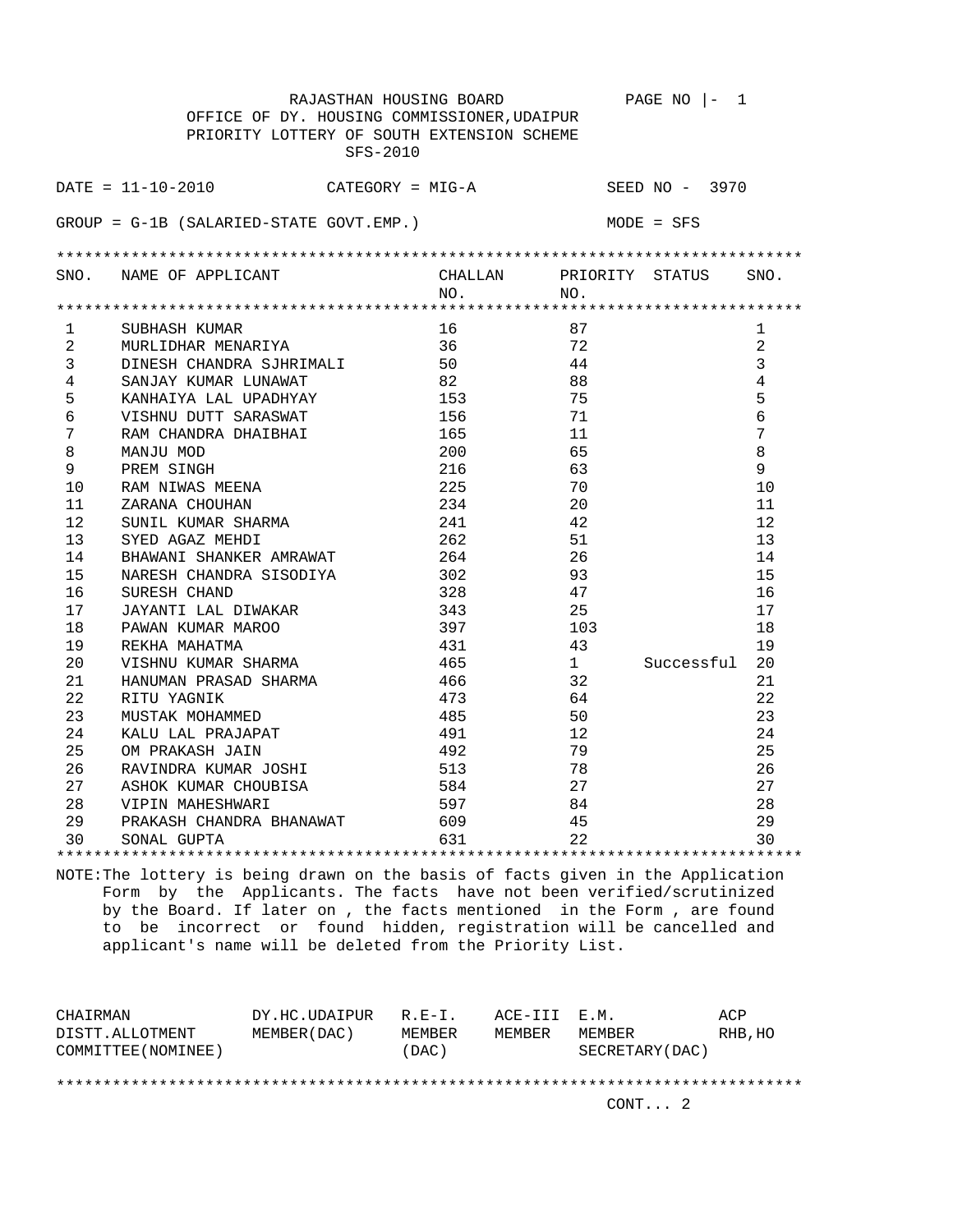|                                             | RAJASTHAN HOUSING BOARD                                               |      | PAGE NO $ -$<br>$\overline{\phantom{0}}^2$ |      |  |  |  |
|---------------------------------------------|-----------------------------------------------------------------------|------|--------------------------------------------|------|--|--|--|
| OFFICE OF DY. HOUSING COMMISSIONER, UDAIPUR |                                                                       |      |                                            |      |  |  |  |
|                                             | PRIORITY LOTTERY OF SOUTH EXTENSION SCHEME                            |      |                                            |      |  |  |  |
|                                             | SFS-2010                                                              |      |                                            |      |  |  |  |
|                                             |                                                                       |      |                                            |      |  |  |  |
|                                             | $\texttt{DATE} = 11 - 10 - 2010$ $\texttt{CATEGORY} = \texttt{MIG-A}$ |      | SEED NO - 3970                             |      |  |  |  |
|                                             |                                                                       |      |                                            |      |  |  |  |
|                                             | $GROUP = G-1B (SALARIED-STATE GOUT. EMP.)$                            |      | MODE = SFS                                 |      |  |  |  |
|                                             |                                                                       |      |                                            |      |  |  |  |
|                                             | SNO. NAME OF APPLICANT                                                |      | CHALLAN PRIORITY STATUS                    | SNO. |  |  |  |
|                                             |                                                                       | NO.  | NO.                                        |      |  |  |  |
|                                             |                                                                       |      |                                            |      |  |  |  |
| 31                                          | PADMA SHARMA                                                          | 643  | 60                                         | 31   |  |  |  |
| 32                                          | NARAYAN LAL KUMAWAT                                                   | 666  | 55                                         | 32   |  |  |  |
| 33                                          | JAGAT SINGH PARIHAR                                                   | 697  | 54                                         | 33   |  |  |  |
| 34                                          | VANDANA DASHORA                                                       | 700  | 82                                         | 34   |  |  |  |
| 35                                          | PRASHANT JOSHI                                                        | 721  | 98                                         | 35   |  |  |  |
| 36                                          | GANESH LAL PAGARIA                                                    | 739  | 106                                        | 36   |  |  |  |
| 37                                          | SANDHYA PANDYA                                                        | 819  | 38                                         | 37   |  |  |  |
| 38                                          | MALTI PANDYA                                                          | 820  | 94                                         | 38   |  |  |  |
| 39                                          | RUCHIT PANDYA                                                         | 821  | 53                                         | 39   |  |  |  |
| 40                                          | KALPANA JAIN                                                          | 827  | 62                                         | 40   |  |  |  |
| 41                                          | SUBHASH CHANDRA NAI                                                   | 846  | 36                                         | 41   |  |  |  |
| 42                                          | VIJAY BHATNAGAR                                                       | 893  | 104                                        | 42   |  |  |  |
| 43                                          | UMRAO SINGH CHOUHAN                                                   | 895  | 31                                         | 43   |  |  |  |
| 44                                          | RASEELA THAKUR                                                        | 896  | 57                                         | 44   |  |  |  |
| 45                                          | LAJJA BHATNAGAR                                                       | 902  | 99                                         | 45   |  |  |  |
| 46                                          | HEMA RATHORE                                                          | 918  | 96                                         | 46   |  |  |  |
| 47                                          | RAJESH KUMAR SHAH                                                     | 920  | 80                                         | 47   |  |  |  |
| 48                                          | KRISHNA KALRA                                                         | 927  | 91                                         | 48   |  |  |  |
| 49                                          | SHEELA PANDYA                                                         | 964  | 10                                         | 49   |  |  |  |
| 50                                          | <b>JANAK DODIA</b>                                                    | 979  | 89                                         | 50   |  |  |  |
| 51                                          | GOTAM LAL BAYA                                                        | 980  | 40                                         | 51   |  |  |  |
| 52                                          | MUNNESHWARI PANDYA                                                    | 1001 | 59                                         | 52   |  |  |  |
| 53                                          | SARVESH CHANDRA MISHRA                                                | 1002 | 61                                         | 53   |  |  |  |
| 54                                          | LEENA YADAV                                                           | 1006 | 48                                         | 54   |  |  |  |
| 55                                          | SURENDRA KUMAR BUNKER                                                 | 1022 | 95                                         | 55   |  |  |  |
| 56                                          | HEERA LAL PATEL                                                       | 1023 | 33                                         | 56   |  |  |  |
| 57                                          | PADAM KANT DWIVEDI                                                    | 1032 | 69                                         | 57   |  |  |  |
| 58                                          | LAXMI BHAGORA SW HEMENT KUMAR                                         | 1045 | 100                                        | 58   |  |  |  |
| 59                                          | HARISH CHANDRA BHATT                                                  | 1093 | 8                                          | 59   |  |  |  |
| 60                                          | RAJENDRA KUMAR JAIN                                                   | 1108 | 105                                        | 60   |  |  |  |
|                                             |                                                                       |      |                                            |      |  |  |  |

| DY.HC.UDAIPUR |       |                       |         | ACP                                       |  |  |  |
|---------------|-------|-----------------------|---------|-------------------------------------------|--|--|--|
| MEMBER (DAC)  |       |                       |         | RHB, HO                                   |  |  |  |
|               | (DAC) |                       |         |                                           |  |  |  |
|               |       |                       |         |                                           |  |  |  |
|               |       |                       |         |                                           |  |  |  |
|               |       |                       | CONT. 3 |                                           |  |  |  |
|               |       | $R.F - T$ .<br>MEMBER | MEMBER  | ACE-III E.M.<br>MEMBER<br>SECRETARY (DAC) |  |  |  |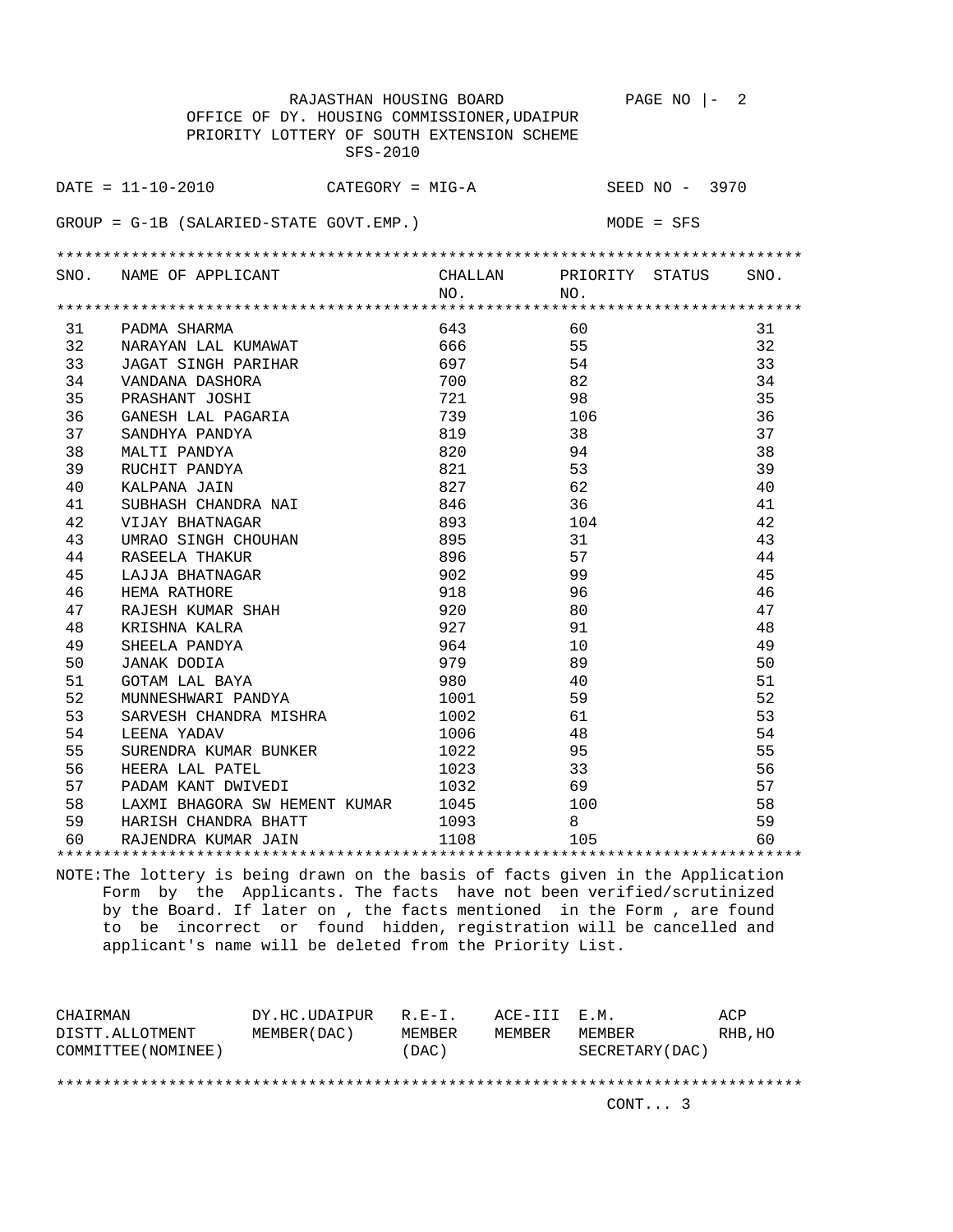|                                             | RAJASTHAN HOUSING BOARD                     |         |                 | PAGE NO $ -$<br>3 |      |
|---------------------------------------------|---------------------------------------------|---------|-----------------|-------------------|------|
| OFFICE OF DY. HOUSING COMMISSIONER, UDAIPUR |                                             |         |                 |                   |      |
|                                             | PRIORITY LOTTERY OF SOUTH EXTENSION SCHEME  |         |                 |                   |      |
|                                             | SFS-2010                                    |         |                 |                   |      |
|                                             |                                             |         |                 |                   |      |
|                                             | $DATA = 11 - 10 - 2010$<br>CATEGORY = MIG-A |         |                 | SEED NO - 3970    |      |
|                                             | $GROUP = G-1B (SALARIED-STATE GOVT. EMP.)$  |         |                 | $MODE = SFS$      |      |
|                                             |                                             |         |                 |                   |      |
|                                             |                                             |         |                 |                   |      |
|                                             | SNO. NAME OF APPLICANT                      | CHALLAN |                 | PRIORITY STATUS   | SNO. |
|                                             |                                             | NO.     | NO.             |                   |      |
|                                             |                                             |         |                 |                   |      |
| 61                                          | RISHIKESH D GAMOT                           | 1110    | $7\overline{ }$ |                   | 61   |
| 62                                          | PRAVEEN KUMAR CHOBISA                       | 1138    | 76              |                   | 62   |
| 63                                          | BASANT KUMAR JAIN                           | 1162    | 41              |                   | 63   |
| 64                                          | HARI SHANKER PANDYA                         | 1181    | 66              |                   | 64   |
| 65                                          | PAYAL MEENA                                 | 1195    | $4 \quad$       | Successful        | 65   |
| 66                                          | PRAVIN KUMAR JAIN                           | 1209    | 3 <sup>7</sup>  | Successful        | 66   |
| 67                                          | PREM KUMAR                                  | 1241    | 101             |                   | 67   |
| 68                                          | GHANSHYAM MAKHIJA                           | 1264    | 52              |                   | 68   |
| 69                                          | ABHA JAIN                                   | 1274    | 68              |                   | 69   |
| 70                                          | DEVENDRA SINGH RAO                          | 1285    | 97              |                   | 70   |
| 71                                          | BHAGWATI LAL TAILOR                         | 1333    | 16              |                   | 71   |
| 72                                          | NAMITA SHARMA                               | 1385    | $5 -$           | Successful        | 72   |
| 73                                          | JAYDEEP BHATNAGAR                           | 1400    | 30              |                   | 73   |
| 74                                          | PIYUSH CHOUBISA                             | 1410    | 34              |                   | 74   |
| 75                                          | KAILASH CHANDRA                             | 1433    | 14              |                   | 75   |
| 76                                          | KAMAL KANT SONI                             | 1445    | 49              |                   | 76   |
| 77                                          | SUMAN DODIA                                 | 1460    | 58              |                   | 77   |
| 78                                          | ANAND KUNWAR RATHORE                        | 1486    | 37              |                   | 78   |
| 79                                          | MANJU DESHMUKH                              | 1504    | 83              |                   | 79   |
| 80                                          | SUSHIL KUMAR PANDYA                         | 1510    | 81              |                   | 80   |
| 81                                          | SAMEER CHATURVEDI                           | 1526    | 102             |                   | 81   |
| 82                                          | SUNIL SHARMA                                | 1530    | 90              |                   | 82   |
| 83                                          | BHAVNA MOD                                  | 1532    | 19              |                   | 83   |
| 84                                          | VINOD AMETA                                 | 1534    | 73              |                   | 84   |
| 85                                          | SANTOSH VYAS                                | 1544    | 35              |                   | 85   |
| 86                                          | GOPAL SINGH SHEKHAWAT                       | 1560    | 67              |                   | 86   |
| 87                                          | MANISHA VYAS                                | 1562    | 39              |                   | 87   |
| 88                                          | BHARAT MEENA                                | 1581    | 28              |                   | 88   |
| 89                                          | SHANTI LAL TELI                             | 1583    | 77              |                   | 89   |
| 90                                          | CHUNNI LAL KALAL                            | 1597    | 9               |                   | 90   |
|                                             |                                             |         |                 |                   |      |

| CHAIRMAN                               | DY.HC.UDAIPUR | $R.F - T$ .     | ACE-III E.M. |                           | ACP     |  |  |
|----------------------------------------|---------------|-----------------|--------------|---------------------------|---------|--|--|
| DISTT.ALLOTMENT<br>COMMITTEE (NOMINEE) | MEMBER (DAC)  | MEMBER<br>(DAC) | MEMBER       | MEMBER<br>SECRETARY (DAC) | RHB, HO |  |  |
|                                        |               |                 |              |                           |         |  |  |
|                                        |               |                 |              |                           |         |  |  |
|                                        |               |                 |              | CONT 4                    |         |  |  |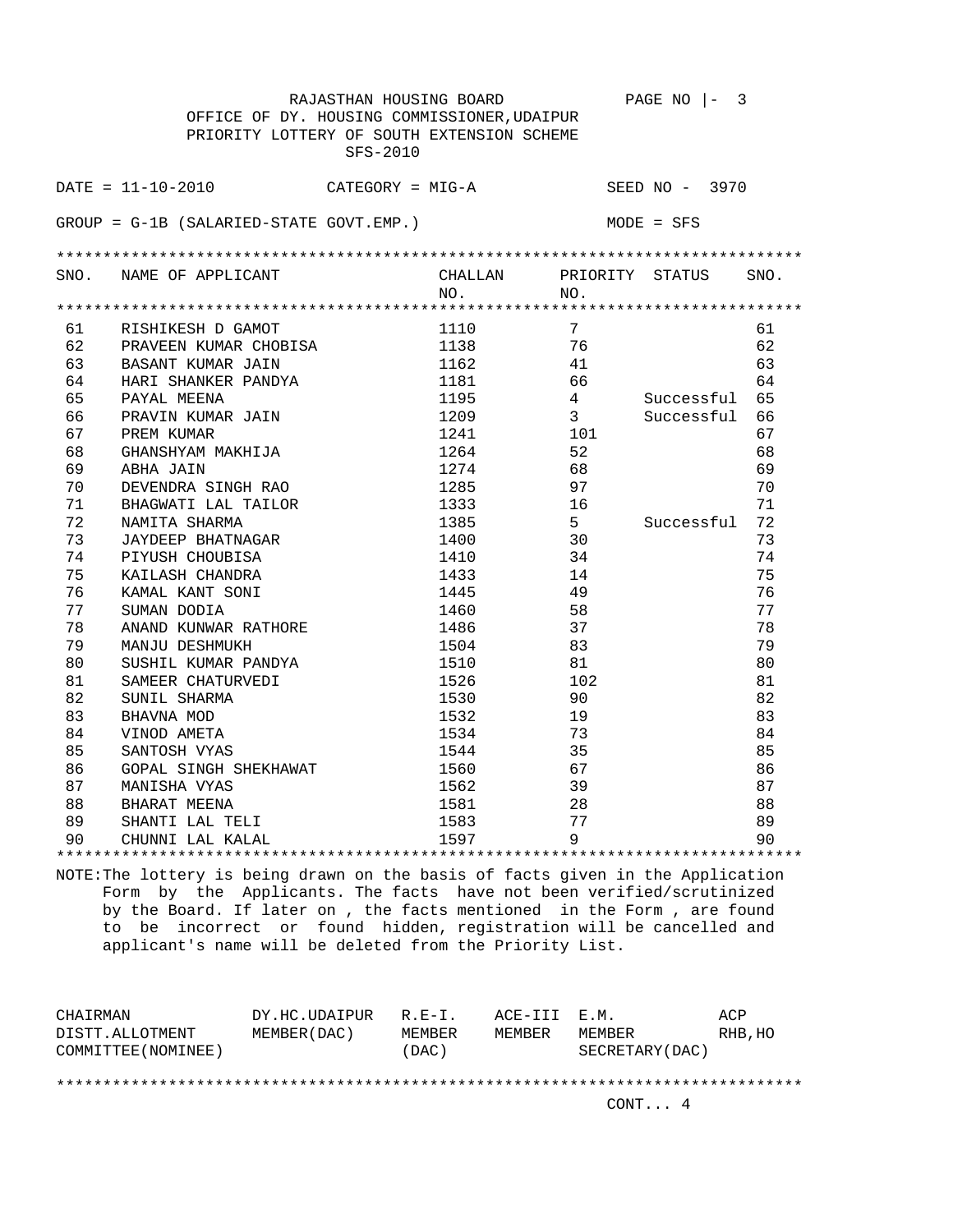| $DATA = 11 - 10 - 2010$<br>SEED NO - 3970<br>CATEGORY = MIG-A<br>$GROUP = G-1B (SALARIED-STATE GOUT. EMP.)$<br>$MODE = SFS$<br>PRIORITY STATUS<br>SNO. NAME OF APPLICANT<br>CHALLAN<br>SNO.<br>NO.<br>NO.<br>91<br>1612<br>86<br>91<br>ABHA PATNI<br>92<br>92<br>1628<br>17<br>HEMLATA MEHTA<br>93<br>93<br>1721<br>85<br>HEMLATA BHANAT<br>94<br>1734<br>24<br>94<br>SANJAY KUMAR BAYA<br>95<br>23<br>95<br>1740<br>RAM CHANDRA JAIN<br>13<br>96<br>96<br>1742<br>BHOPAL SINGH SHAKTAWAT<br>97<br>56<br>97<br>1783<br>HIMKESH KUMAR PANDYA<br>98<br>92<br>98<br>1795<br>VISHVA PRAKASH BHATNAGAR<br>99<br>99<br>29<br>1807<br>RAJENDRA KUMAR SHARMA<br>2<br>100<br>100<br>1842<br>Successful<br>REKHA GUNJETIA<br>101<br>18<br>1875<br>101<br>KUSUM PATIDAR<br>102<br>1878<br>21<br>102<br>CHHATAR SINGH SISODIYA<br>103<br>6<br>103<br>1880<br>ON KAR GURJAR<br>104<br>1882<br>15<br>SAVITRI BHAVSAR<br>104<br>46<br>105<br>2002<br>105<br>DEEPIKA JOSHI<br>74<br>106<br>HITESH KUMAR PALIWAL<br>2011<br>106 | RAJASTHAN HOUSING BOARD<br>OFFICE OF DY. HOUSING COMMISSIONER, UDAIPUR<br>PRIORITY LOTTERY OF SOUTH EXTENSION SCHEME<br>SFS-2010 |  | PAGE NO<br>4<br>$\Box$ |  |
|----------------------------------------------------------------------------------------------------------------------------------------------------------------------------------------------------------------------------------------------------------------------------------------------------------------------------------------------------------------------------------------------------------------------------------------------------------------------------------------------------------------------------------------------------------------------------------------------------------------------------------------------------------------------------------------------------------------------------------------------------------------------------------------------------------------------------------------------------------------------------------------------------------------------------------------------------------------------------------------------------------------|----------------------------------------------------------------------------------------------------------------------------------|--|------------------------|--|
|                                                                                                                                                                                                                                                                                                                                                                                                                                                                                                                                                                                                                                                                                                                                                                                                                                                                                                                                                                                                                |                                                                                                                                  |  |                        |  |
|                                                                                                                                                                                                                                                                                                                                                                                                                                                                                                                                                                                                                                                                                                                                                                                                                                                                                                                                                                                                                |                                                                                                                                  |  |                        |  |
|                                                                                                                                                                                                                                                                                                                                                                                                                                                                                                                                                                                                                                                                                                                                                                                                                                                                                                                                                                                                                |                                                                                                                                  |  |                        |  |
|                                                                                                                                                                                                                                                                                                                                                                                                                                                                                                                                                                                                                                                                                                                                                                                                                                                                                                                                                                                                                |                                                                                                                                  |  |                        |  |
|                                                                                                                                                                                                                                                                                                                                                                                                                                                                                                                                                                                                                                                                                                                                                                                                                                                                                                                                                                                                                |                                                                                                                                  |  |                        |  |
|                                                                                                                                                                                                                                                                                                                                                                                                                                                                                                                                                                                                                                                                                                                                                                                                                                                                                                                                                                                                                |                                                                                                                                  |  |                        |  |
|                                                                                                                                                                                                                                                                                                                                                                                                                                                                                                                                                                                                                                                                                                                                                                                                                                                                                                                                                                                                                |                                                                                                                                  |  |                        |  |
|                                                                                                                                                                                                                                                                                                                                                                                                                                                                                                                                                                                                                                                                                                                                                                                                                                                                                                                                                                                                                |                                                                                                                                  |  |                        |  |
|                                                                                                                                                                                                                                                                                                                                                                                                                                                                                                                                                                                                                                                                                                                                                                                                                                                                                                                                                                                                                |                                                                                                                                  |  |                        |  |
|                                                                                                                                                                                                                                                                                                                                                                                                                                                                                                                                                                                                                                                                                                                                                                                                                                                                                                                                                                                                                |                                                                                                                                  |  |                        |  |
|                                                                                                                                                                                                                                                                                                                                                                                                                                                                                                                                                                                                                                                                                                                                                                                                                                                                                                                                                                                                                |                                                                                                                                  |  |                        |  |
|                                                                                                                                                                                                                                                                                                                                                                                                                                                                                                                                                                                                                                                                                                                                                                                                                                                                                                                                                                                                                |                                                                                                                                  |  |                        |  |
|                                                                                                                                                                                                                                                                                                                                                                                                                                                                                                                                                                                                                                                                                                                                                                                                                                                                                                                                                                                                                |                                                                                                                                  |  |                        |  |
|                                                                                                                                                                                                                                                                                                                                                                                                                                                                                                                                                                                                                                                                                                                                                                                                                                                                                                                                                                                                                |                                                                                                                                  |  |                        |  |
|                                                                                                                                                                                                                                                                                                                                                                                                                                                                                                                                                                                                                                                                                                                                                                                                                                                                                                                                                                                                                |                                                                                                                                  |  |                        |  |
|                                                                                                                                                                                                                                                                                                                                                                                                                                                                                                                                                                                                                                                                                                                                                                                                                                                                                                                                                                                                                |                                                                                                                                  |  |                        |  |
|                                                                                                                                                                                                                                                                                                                                                                                                                                                                                                                                                                                                                                                                                                                                                                                                                                                                                                                                                                                                                |                                                                                                                                  |  |                        |  |
|                                                                                                                                                                                                                                                                                                                                                                                                                                                                                                                                                                                                                                                                                                                                                                                                                                                                                                                                                                                                                |                                                                                                                                  |  |                        |  |
|                                                                                                                                                                                                                                                                                                                                                                                                                                                                                                                                                                                                                                                                                                                                                                                                                                                                                                                                                                                                                |                                                                                                                                  |  |                        |  |
|                                                                                                                                                                                                                                                                                                                                                                                                                                                                                                                                                                                                                                                                                                                                                                                                                                                                                                                                                                                                                |                                                                                                                                  |  |                        |  |

\*\*\*\*\*\*\*\*\*\*\*\*\*\*\*\*\*\*\*\*\*\*\*\*\*\*\*\*\*\*\*\*\*\*\*\*\*\*\*\*\*\*\*\*\*\*\*\*\*\*\*\*\*\*\*\*\*\*\*\*\*\*\*\*\*\*\*\*\*\*\*\*\*\*\*\*\*\*\*\* NOTE:The lottery is being drawn on the basis of facts given in the Application Form by the Applicants. The facts have not been verified/scrutinized by the Board. If later on , the facts mentioned in the Form , are found to be incorrect or found hidden, registration will be cancelled and applicant's name will be deleted from the Priority List.

| CHAIRMAN            | DY.HC.UDAIPUR | $R.F-T$ | ACE-III E.M. |                 | ACP     |
|---------------------|---------------|---------|--------------|-----------------|---------|
| DISTT.ALLOTMENT     | MEMBER (DAC ) | MEMBER  | MEMBER       | MEMBER          | RHB, HO |
| COMMITTEE (NOMINEE) |               | 'DAC)   |              | SECRETARY (DAC) |         |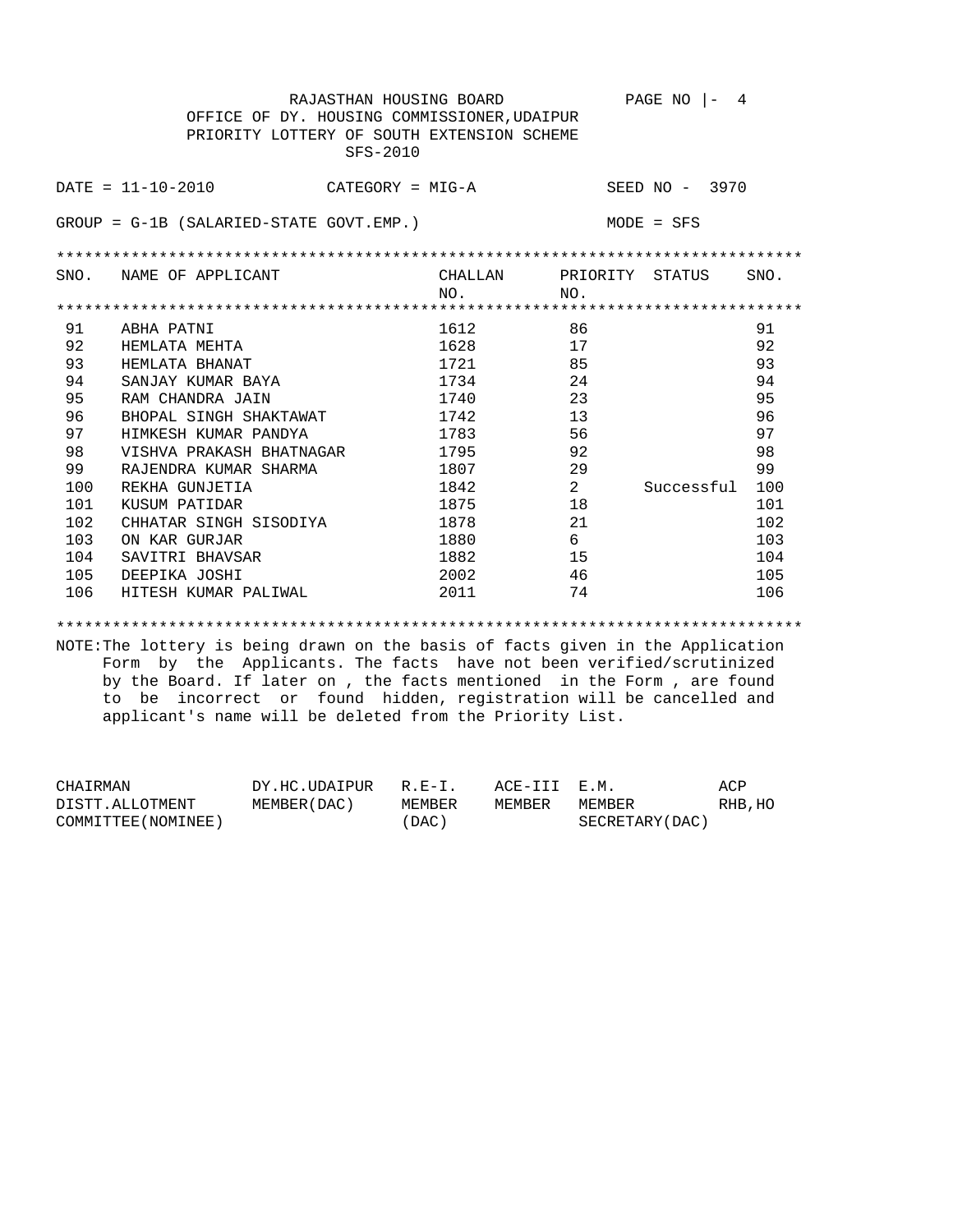|                                                                                 | RAJASTHAN HOUSING BOARD                    |          | PAGE NO                      |  |  |  |
|---------------------------------------------------------------------------------|--------------------------------------------|----------|------------------------------|--|--|--|
| OFFICE OF DY. HOUSING COMMISSIONER, UDAIPUR                                     |                                            |          |                              |  |  |  |
|                                                                                 | PRIORITY LOTTERY OF SOUTH EXTENSION SCHEME |          |                              |  |  |  |
|                                                                                 | SFS-2010                                   |          |                              |  |  |  |
|                                                                                 |                                            |          |                              |  |  |  |
| $DATA - 10 - 2010$                                                              | $CATEGORY = MIG-A$                         |          | SEED NO - 3970               |  |  |  |
|                                                                                 |                                            |          |                              |  |  |  |
| GROUP = G-1C (SALARIED-STATE GOVT.PENSIONER)                                    |                                            |          | $MODE = SFS$                 |  |  |  |
|                                                                                 |                                            |          |                              |  |  |  |
|                                                                                 |                                            |          |                              |  |  |  |
| NAME OF APPLICANT<br>SNO.                                                       | CHALLAN                                    | PRIORITY | SNO.<br>STATUS               |  |  |  |
|                                                                                 | NO.                                        | NO.      |                              |  |  |  |
|                                                                                 |                                            |          |                              |  |  |  |
| 1<br>RAM SINGH JHALA                                                            | 1488                                       | 4        | 1                            |  |  |  |
| 2<br>MOHAN LAL CHOBISA                                                          | 1508                                       | 3        | $\mathfrak{D}$<br>Successful |  |  |  |
| 3<br>UDAI LAL MALI                                                              | 1531                                       | 2        | Successful 3                 |  |  |  |
| 4<br>AMBA LAL SALVI                                                             | 1708                                       |          | Successful<br>-4             |  |  |  |
|                                                                                 |                                            |          |                              |  |  |  |
|                                                                                 |                                            |          |                              |  |  |  |
| NOTE: The lottery is being drawn on the basis of facts given in the Application |                                            |          |                              |  |  |  |

Form by the Applicants. The facts have not been verified/scrutinized by the Board. If later on , the facts mentioned in the Form , are found to be incorrect or found hidden, registration will be cancelled and applicant's name will be deleted from the Priority List.

| CHAIRMAN            | DY.HC.UDAIPUR | $R. E - T.$ | ACE-III E.M. |                 | ACP     |
|---------------------|---------------|-------------|--------------|-----------------|---------|
| DISTT.ALLOTMENT     | MEMBER (DAC ) | MEMBER      | MEMBER       | MEMBER          | RHB, HO |
| COMMITTEE (NOMINEE) |               | (DAC)       |              | SECRETARY (DAC) |         |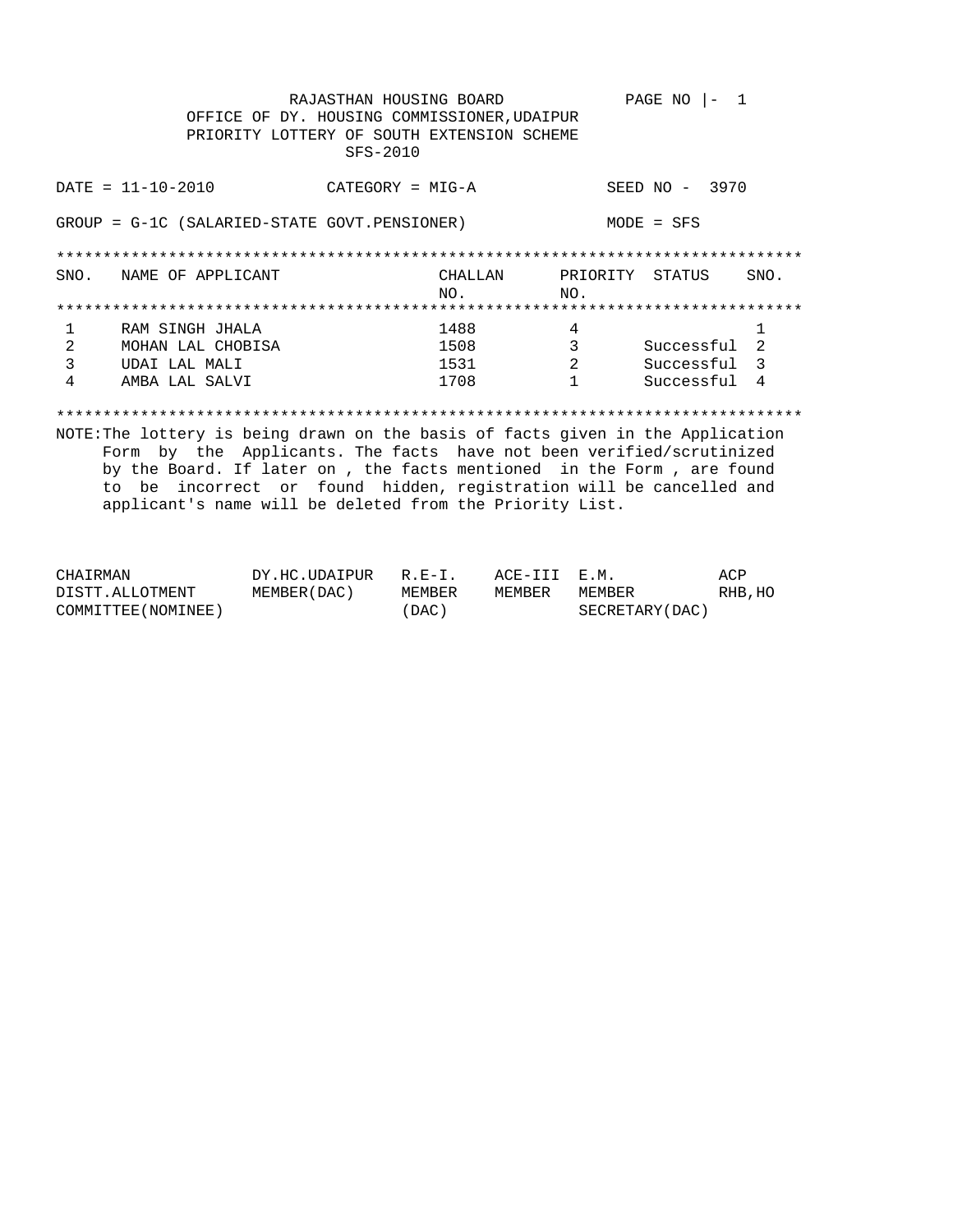|                | RAJASTHAN HOUSING BOARD                     |         |                 | PAGE NO<br>1   |              |
|----------------|---------------------------------------------|---------|-----------------|----------------|--------------|
|                | OFFICE OF DY. HOUSING COMMISSIONER, UDAIPUR |         |                 |                |              |
|                | PRIORITY LOTTERY OF SOUTH EXTENSION SCHEME  |         |                 |                |              |
|                | SFS-2010                                    |         |                 |                |              |
|                |                                             |         |                 |                |              |
|                | $DATA = 11 - 10 - 2010$<br>CATEGORY = MIG-A |         |                 | SEED NO - 3970 |              |
|                |                                             |         |                 |                |              |
|                | $GROUP = G-2A (NON-SALARIED)$               |         |                 | $MODE = SFS$   |              |
|                |                                             |         |                 |                |              |
|                |                                             |         |                 |                |              |
|                | SNO. NAME OF APPLICANT                      | CHALLAN | PRIORITY STATUS |                | SNO.         |
|                |                                             | NO.     | NO.             |                |              |
|                |                                             |         |                 |                |              |
| $\mathbf{1}$   | GAJENDRA SINGH CHOUHAN                      | 9       | 137             |                | $\mathbf{1}$ |
| $\overline{2}$ | SURENDRA SINGH CHOUHAN                      | 10      | 113             |                | 2            |
| 3              | JITENDRA SINGH KATARIA                      | 38      | 69              |                | 3            |
| 4              | RANU SAINANI                                | 56      | 138             |                | 4            |
| 5              | MOHAMMED SHAKIL                             | 66      | 118             |                | 5            |
| 6              | MAYA JAIN                                   | 69      | 112             |                | 6            |
| $\overline{7}$ | SUSHILA CHOUDHARY                           | 102     | 17              | Successful     | 7            |
| 8              | JITENDRA KUMAR JADWANI                      | 117     | 102             |                | 8            |
| 9              | SHAILY BHATNAGAR                            | 121     | 99              |                | 9            |
| 10             | RISHABH KUMAR JAIN                          | 127     | 110             |                | 10           |
| 11             | LAXMAN SINGH SISODIA                        | 133     | 32              |                | 11           |
| 12             | SATYAPRIY                                   | 152     | 67              |                | 12           |
| 13             | UJJAVAL JAIN                                | 155     | 81              |                | 13           |
| 14             | SANDEEP KUMAR JAIN                          | 159     | 40              |                | 14           |
| 15             | CHANDRAKALA SUKHLECHA                       | 161     | 146             |                | 15           |
| 16             | KAILASH DEVI TRIVEDI                        | 163     | 31              |                | 16           |
| 17             | JITESH KUMAR AHUJA                          | 164     | 62              |                | 17           |
| 18             | PRASHANT JAIN                               | 169     | 38              |                | 18           |
| 19             | MANISH SEN                                  | 192     | 161             |                | 19           |
| 20             | <b>JYOTSNA</b>                              | 215     | 162             |                | 20           |
| 21             | POONAM YADAV                                | 227     | 43              |                | 21           |
| 22             | RAM GOPAL SONI                              | 236     | $\mathbf{1}$    | Successful     | 22           |
| 23             | SANDEEP DAGARIYA                            | 263     | 109             |                | 23           |
| 24             | BHANWAR LAL SHARMA                          | 267     | 7               | Successful     | 24           |
| 25             | ALKA JAIN                                   | 269     | 24              | Successful     | 25           |
| 26             | DEEPAK KUMAR SHARMA                         | 275     | 8               | Successful     | 26           |
| 27             | KANHAIYA LAL                                | 290     | 124             |                | 27           |
| 28             | HARSH RAJ DHAYBHAI                          | 296     | 159             |                | 28           |
| 29             | VIDHYAWATI SINGH                            | 318     | 30              |                | 29           |
| 30             | LAXMI DEVI SHARMA                           | 337     | 132             |                | 30           |
|                |                                             |         |                 |                |              |

| CHAIRMAN<br>DISTT.ALLOTMENT | DY.HC.UDAIPUR<br>MEMBER (DAC) | $R.F - T$ .<br>MEMBER | ACE-III E.M.<br>MEMBER | MEMBER          | ACP<br>RHB, HO |
|-----------------------------|-------------------------------|-----------------------|------------------------|-----------------|----------------|
| COMMITTEE (NOMINEE)         |                               | (DAC)                 |                        | SECRETARY (DAC) |                |
|                             |                               |                       |                        | CONT. 2         |                |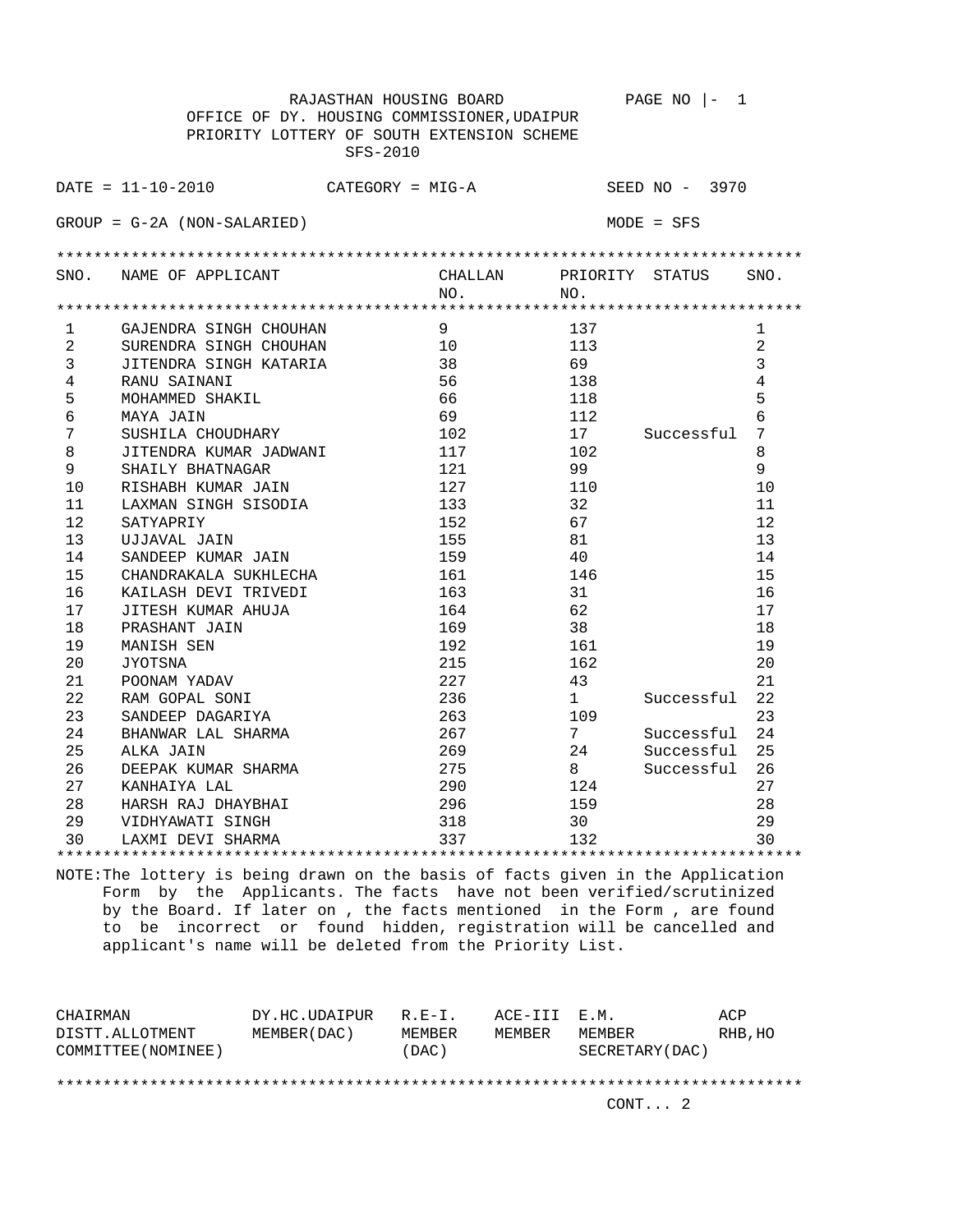RAJASTHAN HOUSING BOARD PAGE NO  $\vert - \vert$  2 OFFICE OF DY. HOUSING COMMISSIONER,UDAIPUR PRIORITY LOTTERY OF SOUTH EXTENSION SCHEME SFS-2010 DATE = 11-10-2010 CATEGORY = MIG-A SEED NO - 3970 GROUP = G-2A (NON-SALARIED) MODE = SFS \*\*\*\*\*\*\*\*\*\*\*\*\*\*\*\*\*\*\*\*\*\*\*\*\*\*\*\*\*\*\*\*\*\*\*\*\*\*\*\*\*\*\*\*\*\*\*\*\*\*\*\*\*\*\*\*\*\*\*\*\*\*\*\*\*\*\*\*\*\*\*\*\*\*\*\*\*\*\*\* SNO. NAME OF APPLICANT CHALLAN PRIORITY STATUS SNO.<br>NO. NO. NO. NO. \*\*\*\*\*\*\*\*\*\*\*\*\*\*\*\*\*\*\*\*\*\*\*\*\*\*\*\*\*\*\*\*\*\*\*\*\*\*\*\*\*\*\*\*\*\*\*\*\*\*\*\*\*\*\*\*\*\*\*\*\*\*\*\*\*\*\*\*\*\*\*\*\*\*\*\*\*\*\*\* 31 SHAILESH PATHAK 338 71 31 32 KAMLA 341 123 32 33 MRADU YATHARTH 366 2 Successful 33 34 JOYAL ABRAHAM 372 130 34 35 ARVIND JAIN 399 86 35 36 MANOJ YADAV 401 87 36 37 PRADEEP JETHANI 423 135 37 38 MURLI DAR JUGROTIA 441 3 Successful 38 39 MAMTA KANSRA 444 34 39 40 MOHAN LAL RAJANI 450 4 Successful 40 41 ASHOK KUMAR JAIN 456 116 41 42 REKHA KANSAL 471 59 42 43 DINESH GARG 474 148 43 44 PRADEEP KUMAR SHAH 479 84 44 45 MANGI LAL 500 98 45 46 VANDANA JAIN 508 57 46 47 DHARMENDRA KUMAR JAIN 548 163 47 48 JITENDRA KALRA 553 48 48 49 KESAR DEVI 583 79 49 50 VIJAY KUMAR NICHAALANI 591<br>51 PRATIBHA VERAGI 593<br>52 MUKESH CHITTORA 514 51 PRATIBHA VERAGI 593 111 51 52 MUKESH CHITTORA 614 12 Successful 52 53 AMIT KUMAR MISHRA 628 60 53 54 DEVRAM CHATURVEDI 645 645 153 54 55 LAXMI KANT JAIN 715 126 55 56 HARI PRASDA SHARMA 726 143 56 57 DINESH CHAND 729 41 57 58 VISHAL MITTAL 731 151 58 59 RANJEET DAMAMI 746 73 59 60 TULSI DEVI DHAYBHAI 801 9 Successful 60 \*\*\*\*\*\*\*\*\*\*\*\*\*\*\*\*\*\*\*\*\*\*\*\*\*\*\*\*\*\*\*\*\*\*\*\*\*\*\*\*\*\*\*\*\*\*\*\*\*\*\*\*\*\*\*\*\*\*\*\*\*\*\*\*\*\*\*\*\*\*\*\*\*\*\*\*\*\*\*\*

| CHAIRMAN            | DY.HC.UDAIPUR | $R.E-I.$ | ACE-III E.M. |                 | ACP     |
|---------------------|---------------|----------|--------------|-----------------|---------|
| DISTT.ALLOTMENT     | MEMBER (DAC)  | MEMBER   | MEMBER       | MEMBER          | RHB, HO |
| COMMITTEE (NOMINEE) |               | (DAC)    |              | SECRETARY (DAC) |         |
|                     |               |          |              |                 |         |
|                     |               |          |              |                 |         |
|                     |               |          |              | CONT. 3         |         |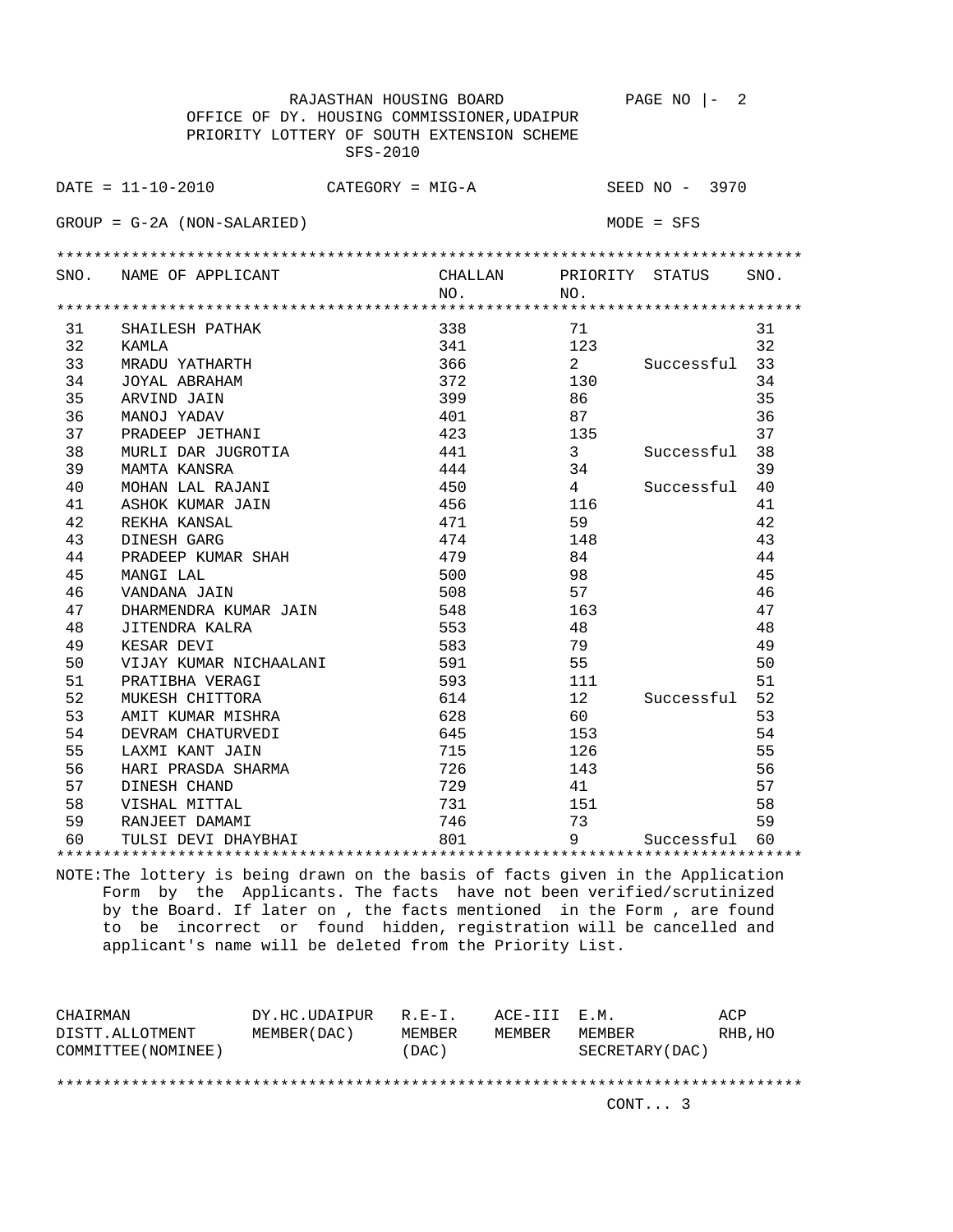RAJASTHAN HOUSING BOARD PAGE NO |- 3 OFFICE OF DY. HOUSING COMMISSIONER,UDAIPUR PRIORITY LOTTERY OF SOUTH EXTENSION SCHEME SFS-2010 DATE = 11-10-2010 CATEGORY = MIG-A SEED NO - 3970 GROUP = G-2A (NON-SALARIED) MODE = SFS \*\*\*\*\*\*\*\*\*\*\*\*\*\*\*\*\*\*\*\*\*\*\*\*\*\*\*\*\*\*\*\*\*\*\*\*\*\*\*\*\*\*\*\*\*\*\*\*\*\*\*\*\*\*\*\*\*\*\*\*\*\*\*\*\*\*\*\*\*\*\*\*\*\*\*\*\*\*\*\* SNO. NAME OF APPLICANT CHALLAN PRIORITY STATUS SNO. NO. NO. \*\*\*\*\*\*\*\*\*\*\*\*\*\*\*\*\*\*\*\*\*\*\*\*\*\*\*\*\*\*\*\*\*\*\*\*\*\*\*\*\*\*\*\*\*\*\*\*\*\*\*\*\*\*\*\*\*\*\*\*\*\*\*\*\*\*\*\*\*\*\*\*\*\*\*\*\*\*\*\* 61 SANJAY KUMAR PANDYA 818 23 Successful 61 62 GAYATRI PANDYA 822 149 62 63 GEETA DEVI KALAL 845 88 63 64 RAJENDRA KUMAR KATARA 873 140 64 65 VENI RAM GURJAR 886 119 65 65 VENIRAM GURJAR 886 119 65<br>
66 HEERA NAND MAGWANI 905 147 66<br>
67 KISTURI DEVI 915 36 67<br>
922 104 68<br>
59 JITENDRA KALRA 928 152 69 67 KISTURI DEVI 915 36 67 68 VIRENDRA KUMAR 922 104 68 69 JITENDRA KALRA 928 152 69 70 MONA BHATNAGAR 936 78 70 71 VARSHA DOSHI 938 51 71 1 VARSHA DOSHI<br>
72 VIJAY PRAKASH MATHUR 983 68 72<br>
73 JITENDRA PURI GOSWAMI 986 133 73<br>
74 HITESH BAHETI 988 76 74<br>
75 SURESH RUPANI 991 165 75<br>
76 SUMAN LAPOTI 994 101 76 73 JITENDRA PURI GOSWAMI 986 133 73 74 HITESH BAHETI 988 76 74 75 SURESH RUPANI 991 165 75 76 SUMAN LAHOTI 994 101 76 77 PRAKASH VYAS 1012 115 77 78 SANJEEV JAIN 1019 74 78 79 BHARTI SEN 1020 13 Successful 79 80 DEVI LAL SEN 1021 65 80 81 HEMLATA JAIN 1036 96 81 82 JUGAL KISHOR SEN 1066 72 82 83 SATISH CHOUBISA 1079 128 83 84 NARESH KUMAR SHARMA 1082 29 29 84 95 PUSHPA BISHT 1086 77<br>
86 ABHISHEK RAYMAL JAIN 1115 129 86<br>
87 JAY KUMAR RAYMAL JAIN 1116 167 87<br>
88 PURUSHOTTAN YADAV 1122 157 88<br>
89 PAJENDRA MEENA 1134 37 89 86 ABHISHEK RAYMAL JAIN 1115 129 129 86 87 JAY KUMAR RAYMAL JAIN 1116 167 167 167 87 88 PURUSHOTTAN YADAV 1122 157 157 88 89 RAJENDRA MEENA 1134 37 89 90 SUSHAMA CHOUHAN 1135 90 90 \*\*\*\*\*\*\*\*\*\*\*\*\*\*\*\*\*\*\*\*\*\*\*\*\*\*\*\*\*\*\*\*\*\*\*\*\*\*\*\*\*\*\*\*\*\*\*\*\*\*\*\*\*\*\*\*\*\*\*\*\*\*\*\*\*\*\*\*\*\*\*\*\*\*\*\*\*\*\*\*

| CHAIRMAN            | DY.HC.UDAIPUR | $R.E-I.$ | ACE-III E.M. |                 | ACP     |
|---------------------|---------------|----------|--------------|-----------------|---------|
| DISTT.ALLOTMENT     | MEMBER (DAC)  | MEMBER   | MEMBER       | MEMBER          | RHB, HO |
| COMMITTEE (NOMINEE) |               | (DAC)    |              | SECRETARY (DAC) |         |
|                     |               |          |              |                 |         |
|                     |               |          |              |                 |         |
|                     |               |          |              | CONT 4          |         |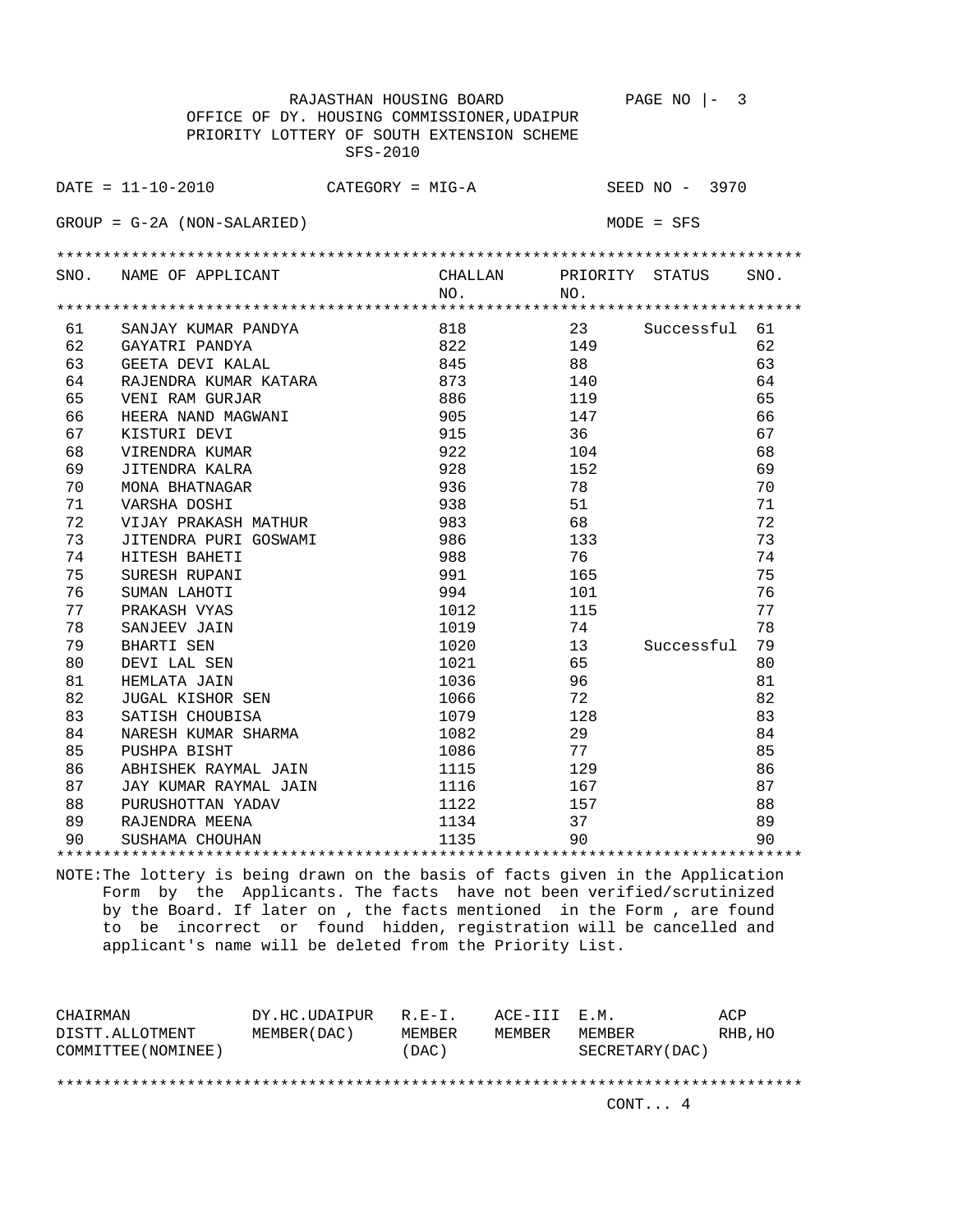|     | RAJASTHAN HOUSING BOARD                       |         |             | PAGE NO<br>4    |      |
|-----|-----------------------------------------------|---------|-------------|-----------------|------|
|     | OFFICE OF DY. HOUSING COMMISSIONER, UDAIPUR   |         |             |                 |      |
|     | PRIORITY LOTTERY OF SOUTH EXTENSION SCHEME    |         |             |                 |      |
|     | SFS-2010                                      |         |             |                 |      |
|     |                                               |         |             |                 |      |
|     | $DATA = 11 - 10 - 2010$<br>$CATEGORY = MIG-A$ |         |             | SEED NO - 3970  |      |
|     |                                               |         |             |                 |      |
|     | $GROUP = G-2A (NON-SALARIED)$                 |         |             | $MODE = SFS$    |      |
|     |                                               |         |             |                 |      |
|     |                                               |         |             |                 |      |
|     | SNO. NAME OF APPLICANT                        | CHALLAN |             | PRIORITY STATUS | SNO. |
|     |                                               | NO.     | NO.         |                 |      |
|     |                                               |         |             |                 |      |
| 91  | GAYATRI CHOUBISA                              | 1147    | 125         |                 | 91   |
| 92  | ABDUL MUBARIK                                 | 1154    | 139         |                 | 92   |
| 93  | SUMIT TAILOR                                  | 1178    | 166         |                 | 93   |
| 94  | ANJANA SINGH                                  | 1189    | 105         |                 | 94   |
| 95  | CHETAN PURI                                   | 1196    | 49          |                 | 95   |
| 96  | SANJAY VYAS                                   | 1198    | 56          |                 | 96   |
| 97  | RAKESH KUMAR JAIN                             | 1208    | 121         |                 | 97   |
| 98  | MAHAVEER PRASAD JAIN                          | 1213    | $5^{\circ}$ | Successful      | 98   |
| 99  | <b>GOPAL PATEL</b>                            | 1249    | 142         |                 | 99   |
| 100 | LALIT JAIN                                    | 1273    | 25          | Successful      | 100  |
| 101 | BHERU LAL JOSHI                               | 1282    | 15          | Successful      | 101  |
| 102 | RAVINDRA KUMAR                                | 1300    | 93          |                 | 102  |
| 103 | PANKAJ GUPTA                                  | 1314    | 6           | Successful      | 103  |
| 104 | NARENDRA KUMAR JOSHI                          | 1323    | 46          |                 | 104  |
| 105 | SURENDRA KUMAR                                | 1362    | 91          |                 | 105  |
| 106 | MAHENDRA KALRA                                | 1365    | 58          |                 | 106  |
| 107 | RAJIV PAMECHA                                 | 1370    | 150         |                 | 107  |
| 108 | SHANTA DAVI                                   | 1386    | 61          |                 | 108  |
| 109 | DULE SINGH CHOUHAN                            | 1389    | 45          |                 | 109  |
| 110 | RAJRANI SEN                                   | 1396    | 107         |                 | 110  |
| 111 | PRAKASH SAHU                                  | 1403    | 63          |                 | 111  |
| 112 | DILIP KUMAR BHAMAWAT                          | 1423    | 14          | Successful      | 112  |
| 113 | HEMANDRA PATIDAR                              | 1425    | 44          |                 | 113  |
| 114 | VIPIN PATIDAR                                 | 1426    | 39          |                 | 114  |
| 115 | DEEPAK KALRA                                  | 1429    | 92          |                 | 115  |
| 116 | BHAVISH KUMAR JAIN                            | 1451    | 155         |                 | 116  |
| 117 | DEVENDRA KUMAR MEHTA                          | 1476    | 53          |                 | 117  |
| 118 | CHANDAN SHARMA                                | 1501    | 10          | Successful      | 118  |
|     | 119 AJAY KUMAR LOHANA                         | 1522    | 66          |                 | 119  |
| 120 | VAIBHAV TRIVEDI                               | 1533    | 64          |                 | 120  |
|     |                                               |         |             |                 |      |

| CHAIRMAN<br>DISTT.ALLOTMENT<br>COMMITTEE (NOMINEE) | DY.HC.UDAIPUR<br>MEMBER (DAC) | $R.F - T$ .<br>MEMBER<br>(DAC) | ACE-III E.M.<br>MEMBER | MEMBER<br>SECRETARY (DAC) | ACP<br>RHB, HO |
|----------------------------------------------------|-------------------------------|--------------------------------|------------------------|---------------------------|----------------|
|                                                    |                               |                                |                        | CONT. 5                   |                |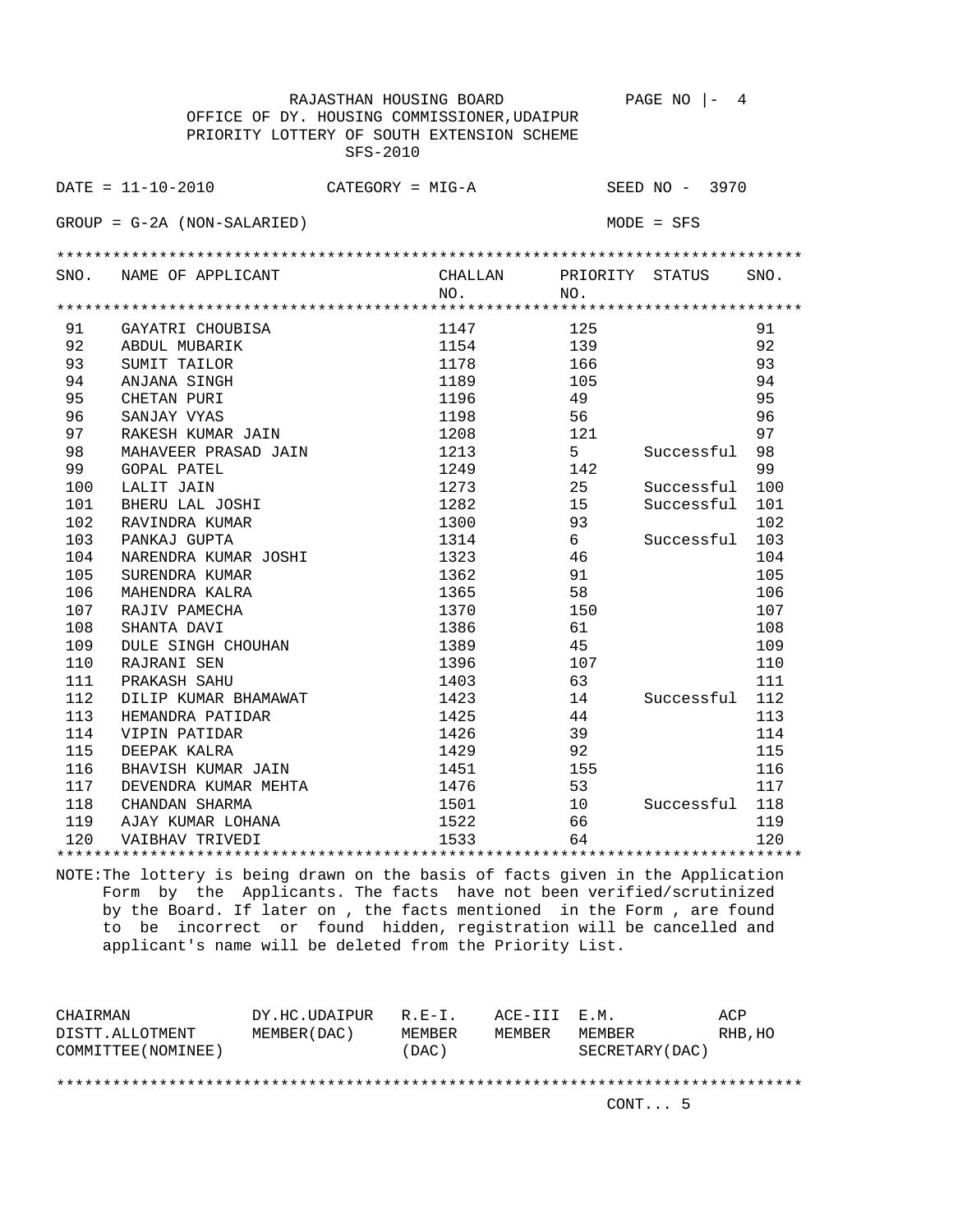RAJASTHAN HOUSING BOARD PAGE NO |- 5 OFFICE OF DY. HOUSING COMMISSIONER,UDAIPUR PRIORITY LOTTERY OF SOUTH EXTENSION SCHEME SFS-2010 DATE = 11-10-2010 CATEGORY = MIG-A SEED NO - 3970 GROUP = G-2A (NON-SALARIED) MODE = SFS \*\*\*\*\*\*\*\*\*\*\*\*\*\*\*\*\*\*\*\*\*\*\*\*\*\*\*\*\*\*\*\*\*\*\*\*\*\*\*\*\*\*\*\*\*\*\*\*\*\*\*\*\*\*\*\*\*\*\*\*\*\*\*\*\*\*\*\*\*\*\*\*\*\*\*\*\*\*\*\* SNO. NAME OF APPLICANT CHALLAN PRIORITY STATUS SNO.<br>NO. NO. NO. NO. \*\*\*\*\*\*\*\*\*\*\*\*\*\*\*\*\*\*\*\*\*\*\*\*\*\*\*\*\*\*\*\*\*\*\*\*\*\*\*\*\*\*\*\*\*\*\*\*\*\*\*\*\*\*\*\*\*\*\*\*\*\*\*\*\*\*\*\*\*\*\*\*\*\*\*\*\*\*\*\* 121 KUMAR KRATI GUPTA 1536 136 121 122 BHAWAR LAL PATEL 1541 131 122 123 RAHUL JAIN 1542 19 Successful 123 124 SANGEETA NAGDA 1563 28 28 124 125 SURESH CHANDRA LAKHARA 1566 134 125 126 UMESH KUMAR SONI 1592 103 126 127 SHARAN JEET 1594 117 127 127 128 JAGDEEP SINGH 1601 1601 97 128 129 LEELAWATI DAYA 1603 89 129 130 SEEMA SONI 1605 108 130 131 MANI LAL KALAL 1607 158 131 132 MAMTA NASA 1618 94 132 133 ANAND GUPTA 1622 22 Successful 133 134 YOGENDRA SINGH 1625 50 50 134 135 LOKENDRA SINGH CHOUHAN 1637 160 160 135 136 RAHUL VYAS 1643 11 Successful 136 137 MANGI LAL PRAJAPAT 1701 85 137 138 MADAN SINGH RANAWAT 1711 122 138 139 KAMAL SINGH CHOUHAN 1715 75 75 139 140 RAJ KUMARI VERMA 1719 127 140 141 YATENDRA KUMAR 1722 144 141 141 142 KARUNAWATI DAYA 1731 52 142 143 KAMALESH 1743 27 Successful 143 144 BHANWAR LAL KURDIA 1751 26 Successful 144 145 LOKESH KUMAR JAIN 1775 95 145 146 SHANTI LAL AMETA 1776 83 146 147 KALAWATI CHOUHAN 1780 114 1780 114 147 148 RAJESH ARORA 1792 100 148 149 PUSHPA VYAS 1801 20 Successful 149 150 ATUL KUMAR PANWAR 1802 1802 16 Successful 150 \*\*\*\*\*\*\*\*\*\*\*\*\*\*\*\*\*\*\*\*\*\*\*\*\*\*\*\*\*\*\*\*\*\*\*\*\*\*\*\*\*\*\*\*\*\*\*\*\*\*\*\*\*\*\*\*\*\*\*\*\*\*\*\*\*\*\*\*\*\*\*\*\*\*\*\*\*\*\*\*

| CHAIRMAN<br>DISTT.ALLOTMENT<br>COMMITTEE (NOMINEE) | DY.HC.UDAIPUR<br>MEMBER (DAC) | $R.F - T$ .<br>MEMBER<br>(DAC) | ACE-III E.M.<br>MEMBER | MEMBER<br>SECRETARY (DAC) | ACP<br>RHB, HO |
|----------------------------------------------------|-------------------------------|--------------------------------|------------------------|---------------------------|----------------|
|                                                    |                               |                                |                        |                           |                |
|                                                    |                               |                                |                        |                           |                |
|                                                    |                               |                                |                        | CONT 6                    |                |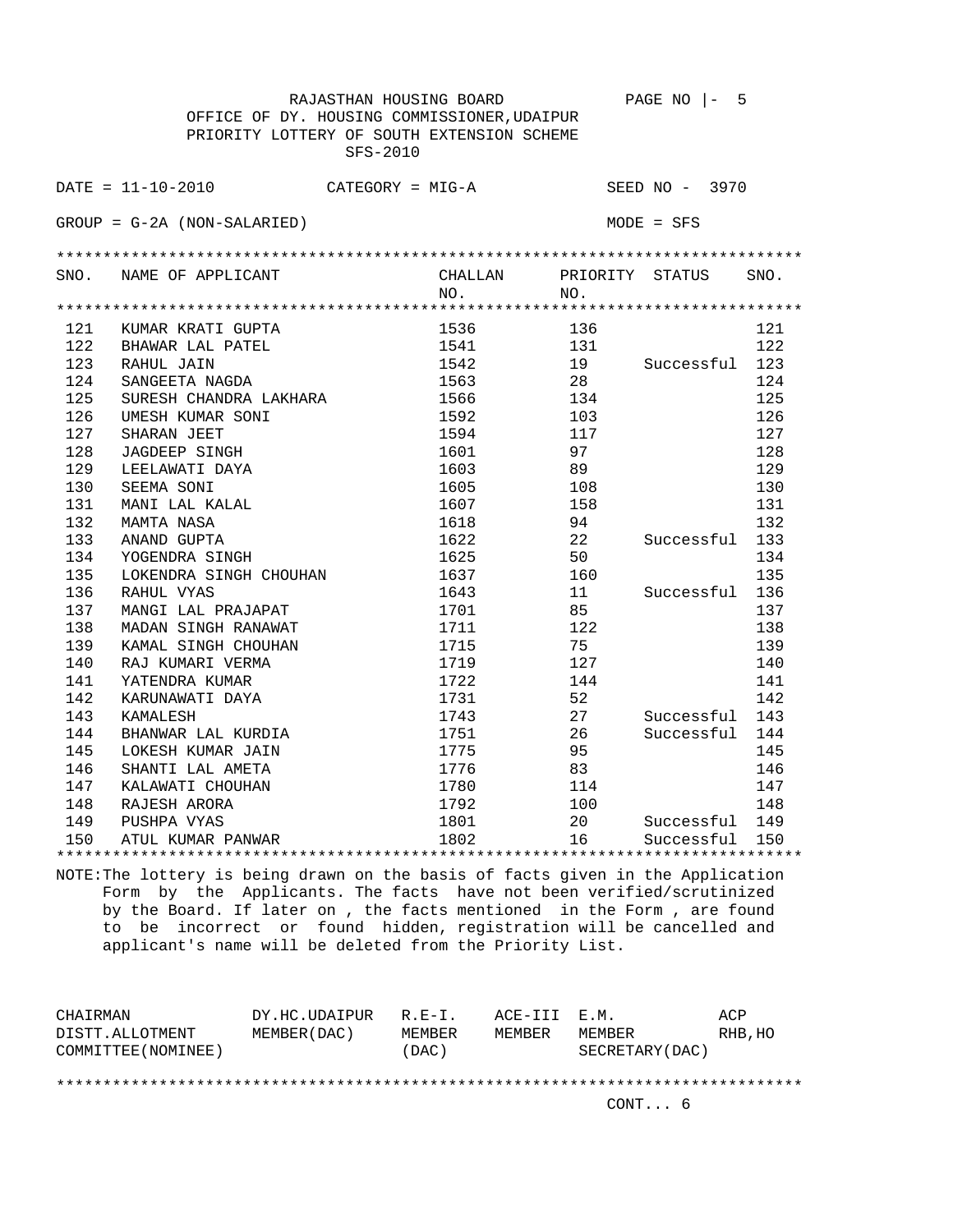RAJASTHAN HOUSING BOARD PAGE NO |- 6 OFFICE OF DY. HOUSING COMMISSIONER,UDAIPUR PRIORITY LOTTERY OF SOUTH EXTENSION SCHEME SFS-2010 DATE = 11-10-2010 CATEGORY = MIG-A SEED NO - 3970 GROUP = G-2A (NON-SALARIED) MODE = SFS \*\*\*\*\*\*\*\*\*\*\*\*\*\*\*\*\*\*\*\*\*\*\*\*\*\*\*\*\*\*\*\*\*\*\*\*\*\*\*\*\*\*\*\*\*\*\*\*\*\*\*\*\*\*\*\*\*\*\*\*\*\*\*\*\*\*\*\*\*\*\*\*\*\*\*\*\*\*\*\* SNO. NAME OF APPLICANT CHALLAN PRIORITY STATUS SNO. NO. NO. \*\*\*\*\*\*\*\*\*\*\*\*\*\*\*\*\*\*\*\*\*\*\*\*\*\*\*\*\*\*\*\*\*\*\*\*\*\*\*\*\*\*\*\*\*\*\*\*\*\*\*\*\*\*\*\*\*\*\*\*\*\*\*\*\*\*\*\*\*\*\*\*\*\*\*\*\*\*\*\* 151 NARESH KUMAR PANWAR 1803 42 1803 151 152 LALIAT KUMAR PANWAR 1804 1804 33 152 153 SANJAY KUMAR SHARMA 1806 18 Successful 153 154 SHANTA SHARMA 1808 141 154 155 DINESH KUMAR NARANIYA 1809 156 155 156 HARISH PATEL 1814 106 1814 106 157 SANDEEP JAIN 1845 21 Successful 157 158 NILESH JAIN 1850 35 158 159 HARISH CHANDRA AMETA 1868 154 159 160 SAROJ BHATI 1870 1870 47 160 161 HEMLATA JAIN 1873 70 161 162 RAM LAL GURJAR 1879 164 162 163 JHAMAK LAL JAIN 1881 145 163 164 NIRVI DAVE 1899 54 164 165 INDERPAL SINGH 1900 82 165 166 KANHAIYA LAL LABANA 2004 120 166 167 KRISHAN CHANDRA JOSHI 2008 80 167

\*\*\*\*\*\*\*\*\*\*\*\*\*\*\*\*\*\*\*\*\*\*\*\*\*\*\*\*\*\*\*\*\*\*\*\*\*\*\*\*\*\*\*\*\*\*\*\*\*\*\*\*\*\*\*\*\*\*\*\*\*\*\*\*\*\*\*\*\*\*\*\*\*\*\*\*\*\*\*\*

| CHAIRMAN            | DY.HC.UDAIPUR R.E-I. |        | ACE-III E.M. |                 | ACP     |
|---------------------|----------------------|--------|--------------|-----------------|---------|
| DISTT.ALLOTMENT     | MEMBER (DAC)         | MEMBER | MEMBER       | MEMBER          | RHB, HO |
| COMMITTEE (NOMINEE) |                      | (DAC)  |              | SECRETARY (DAC) |         |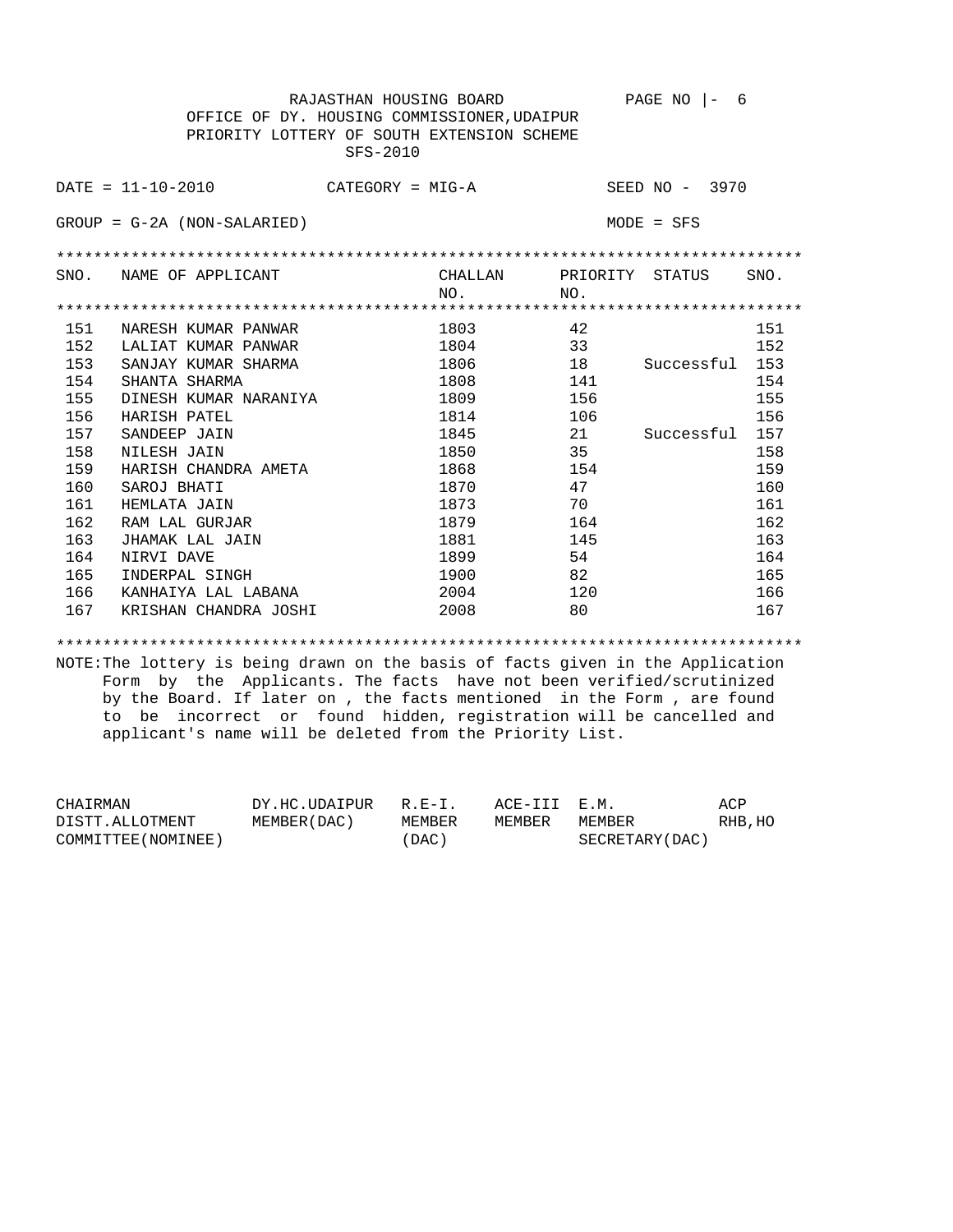RAJASTHAN HOUSING BOARD PAGE NO  $|-1$ OFFICE OF DY. HOUSING COMMISSIONER, UDAIPUR PRIORITY LOTTERY OF SOUTH EXTENSION SCHEME SFS-2010  $DATA = 11 - 10 - 2010$ SEED NO - 3970  $CATEGORY = MIG-A$ GROUP = G-2B (NON-SALARIED-PROFSSIONAL)  $MODE = SFS$ CHALLAN SNO. NAME OF APPLICANT PRIORITY STATUS SNO. NO.  $NO<sub>1</sub>$  $1038$  2 Successful 1  $\mathbf{1}$ RAJESH PATEL 1286  $\overline{2}$ BAJRANG SINGH RANAWAT  $1$ Successful 2 NOTE: The lottery is being drawn on the basis of facts given in the Application Form by the Applicants. The facts have not been verified/scrutinized by the Board. If later on , the facts mentioned in the Form , are found to be incorrect or found hidden, registration will be cancelled and applicant's name will be deleted from the Priority List.

| CHAIRMAN            | DY.HC.UDAIPUR R.E-I. |        | ACE-III E.M. |                 | ACP     |
|---------------------|----------------------|--------|--------------|-----------------|---------|
| DISTT.ALLOTMENT     | MEMBER (DAC)         | MEMBER | MEMBER       | MEMBER          | RHB, HO |
| COMMITTEE (NOMINEE) |                      | (DAC)  |              | SECRETARY (DAC) |         |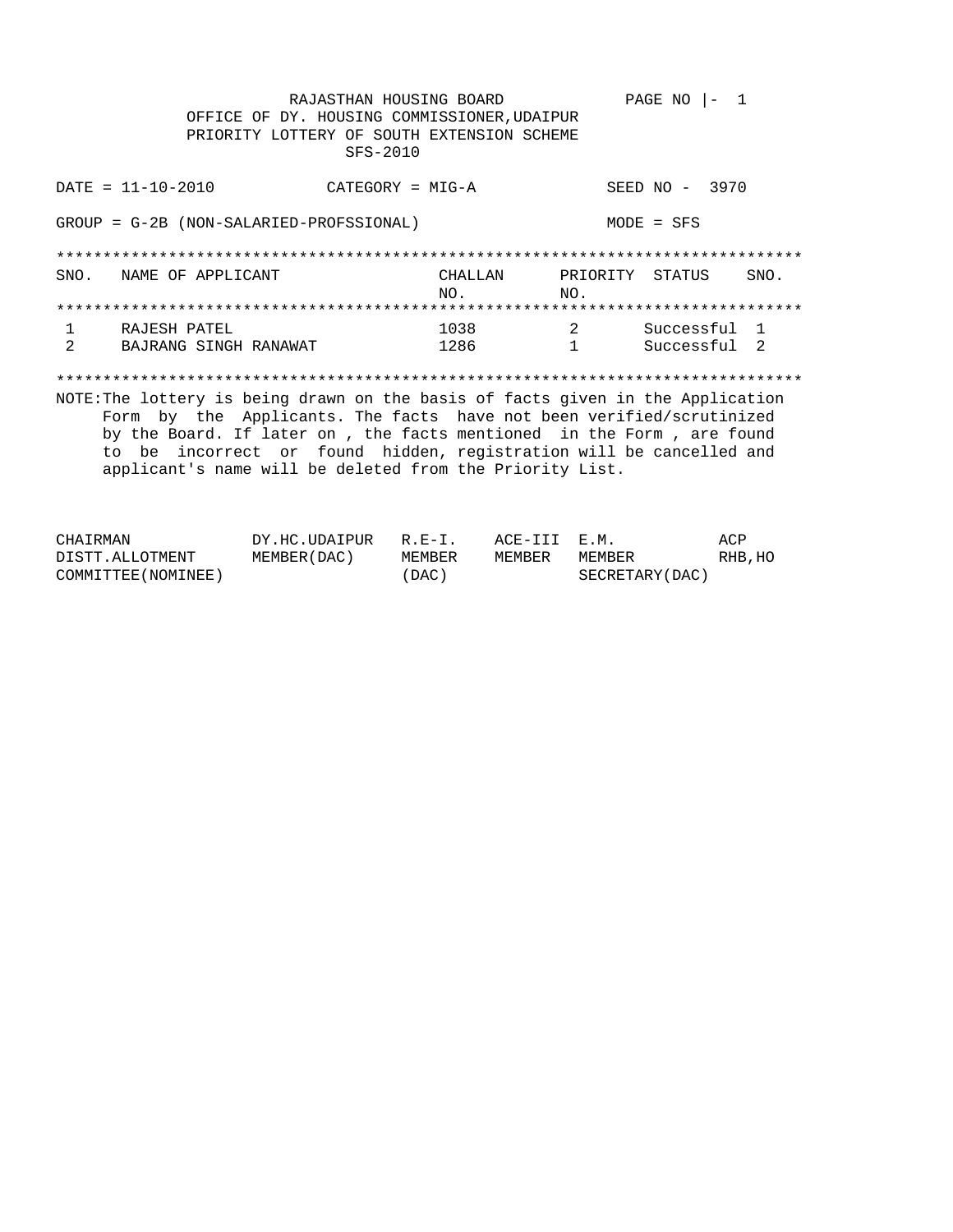| RAJASTHAN HOUSING BOARD<br>PAGE NO<br>1<br>$\vert -$ |                                             |         |                 |                |                |  |
|------------------------------------------------------|---------------------------------------------|---------|-----------------|----------------|----------------|--|
| OFFICE OF DY. HOUSING COMMISSIONER, UDAIPUR          |                                             |         |                 |                |                |  |
|                                                      | PRIORITY LOTTERY OF SOUTH EXTENSION SCHEME  |         |                 |                |                |  |
|                                                      | SFS-2010                                    |         |                 |                |                |  |
|                                                      |                                             |         |                 |                |                |  |
|                                                      | $DATA = 11 - 10 - 2010$<br>CATEGORY = MIG-A |         |                 | SEED NO - 3970 |                |  |
|                                                      |                                             |         |                 |                |                |  |
|                                                      | $GROUP = G-4$ (SCHEDULED CAST)              |         |                 | $MODE = SFS$   |                |  |
|                                                      |                                             |         |                 |                |                |  |
|                                                      |                                             |         |                 |                |                |  |
| SNO.                                                 | NAME OF APPLICANT                           | CHALLAN | PRIORITY STATUS |                | SNO.           |  |
|                                                      |                                             | NO.     | NO.             |                |                |  |
|                                                      |                                             |         |                 |                |                |  |
| 1                                                    | BHERU LAL MEGHWAL                           | 230     | 24              |                | 1              |  |
| 2                                                    | MUKESH KUMAR GHARU                          | 315     | 20              |                | $\overline{2}$ |  |
| 3                                                    | NARAYANI DEVI SALVI                         | 325     | 12              |                | 3              |  |
| $\overline{4}$                                       | MAYA PARMAR                                 | 358     | 16              |                | 4              |  |
| 5                                                    | RAMESH CHANDRA MOCHI                        | 359     | 13              |                | 5              |  |
| 6                                                    | LATA DHOBI                                  | 520     | 28              |                | 6              |  |
| 7                                                    | PHOOL SINGH                                 | 578     | 25              |                | 7              |  |
| 8                                                    | JAGDISH KUMAR VASITA                        | 581     | 4               | Successful     | 8              |  |
| 9                                                    | PREM RAJ BAIRWA                             | 737     | 23              |                | 9              |  |
| 10                                                   | DILIP BAGRI                                 | 807     | 27              |                | 10             |  |
| 11                                                   | YOGESH KUMAR JADAV                          | 868     | 11              |                | 11             |  |
| 12                                                   | RAMESH MORYA                                | 872     | 3               | Successful     | 12             |  |
| 13                                                   | DHANPAL KHATIK                              | 944     | 26              |                | 13             |  |
| 14                                                   | LALARAM SALVI                               | 1077    | 6               | Successful     | 14             |  |
| 15                                                   | MANGEJA RAM                                 | 1219    | 9               |                | 15             |  |
| 16                                                   | SATYA NARAYAN KHATIK                        | 1254    | 22              |                | 16             |  |
| 17                                                   | LOKESH KUMAR                                | 1267    | 7               |                | 17             |  |
| 18                                                   | PUSHPA DEVI KOTIA                           | 1342    | $\mathbf{1}$    | Successful     | 18             |  |
| 19                                                   | BHAGWAN LAL KHATIK                          | 1381    | 5               | Successful     | 19             |  |
| 20                                                   | SHWETA TANWAR                               | 1416    | $\overline{a}$  | Successful     | 20             |  |
| 21                                                   | LALITA JINGER                               | 1513    | 21              |                | 21             |  |
| 22                                                   | MANOJ KUMAR DAHIYA                          | 1586    | 29              |                | 22             |  |
| 23                                                   | DILIP KHETRA                                | 1616    | 14              |                | 23             |  |
| 24                                                   | KESHU LAL REGAR                             | 1714    | 10              |                | 24             |  |
| 25                                                   | KAILASH CHANDRA KURDIA                      | 1750    | 15              |                | 25             |  |
| 26                                                   | AMRIT LAL SALVI                             | 1820    | 17              |                | 26             |  |
| 27                                                   | NIDHI SINGH                                 | 1822    | 19              |                | 27             |  |
| 28                                                   | 1849<br>18<br>28<br>DURGA MEGHWAL           |         |                 |                |                |  |
| 29                                                   | DHANNA LAL DABI                             | 2003    | 8               |                | 29             |  |
|                                                      |                                             |         |                 |                |                |  |

\*\*\*\*\*\*\*\*\*\*\*\*\*\*\*\*\*\*\*\*\*\*\*\*\*\*\*\*\*\*\*\*\*\*\*\*\*\*\*\*\*\*\*\*\*\*\*\*\*\*\*\*\*\*\*\*\*\*\*\*\*\*\*\*\*\*\*\*\*\*\*\*\*\*\*\*\*\*\*\*

| CHAIRMAN            | DY.HC.UDAIPUR R.E-I. |        | ACE-III E.M. |                 | ACP     |
|---------------------|----------------------|--------|--------------|-----------------|---------|
| DISTT.ALLOTMENT     | MEMBER (DAC)         | MEMBER | MEMBER       | MEMBER          | RHB, HO |
| COMMITTEE (NOMINEE) |                      | (DAC)  |              | SECRETARY (DAC) |         |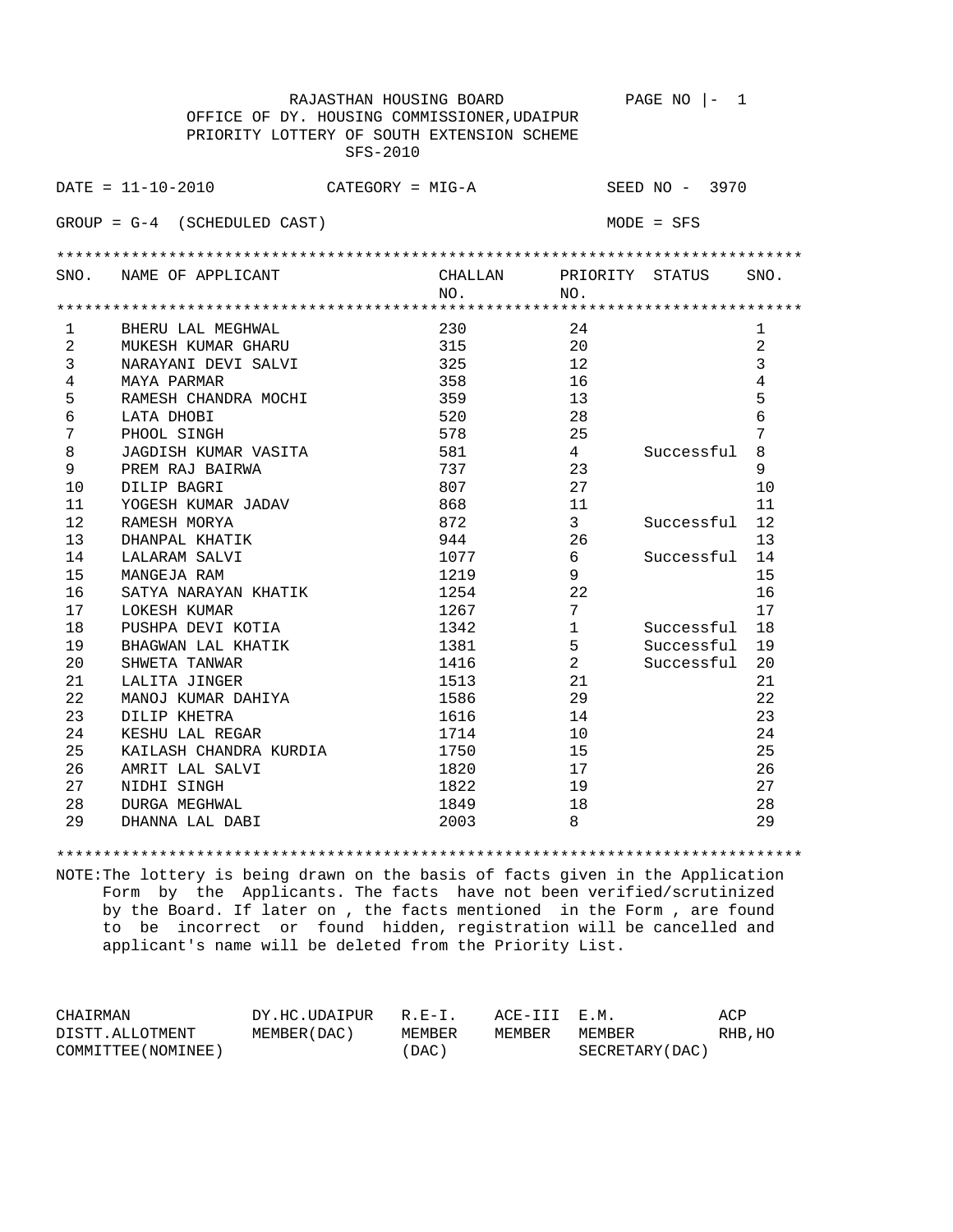RAJASTHAN HOUSING BOARD PAGE NO  $|-1$  OFFICE OF DY. HOUSING COMMISSIONER,UDAIPUR PRIORITY LOTTERY OF SOUTH EXTENSION SCHEME SFS-2010 DATE = 11-10-2010 CATEGORY = MIG-A SEED NO - 3970 GROUP = G-5 (SCHEDULED TRIBE) MODE = SFS \*\*\*\*\*\*\*\*\*\*\*\*\*\*\*\*\*\*\*\*\*\*\*\*\*\*\*\*\*\*\*\*\*\*\*\*\*\*\*\*\*\*\*\*\*\*\*\*\*\*\*\*\*\*\*\*\*\*\*\*\*\*\*\*\*\*\*\*\*\*\*\*\*\*\*\*\*\*\*\* SNO. NAME OF APPLICANT CHALLAN PRIORITY STATUS SNO. NO. NO. \*\*\*\*\*\*\*\*\*\*\*\*\*\*\*\*\*\*\*\*\*\*\*\*\*\*\*\*\*\*\*\*\*\*\*\*\*\*\*\*\*\*\*\*\*\*\*\*\*\*\*\*\*\*\*\*\*\*\*\*\*\*\*\*\*\*\*\*\*\*\*\*\*\*\*\*\*\*\*\* 1 VANDANA 194 9 1 2 HARISH CHANDRA MEENA 371 8 2 3 KAMLESH AHARI 669 5 Successful 3 4 PRIYANKA PALAT 10 10 4 5 PRAKASH CHANDRA MEENA 1056 4 Successful 5 6 PUSHPA PARMAR 1057 2 Successful 6 7 LAXMI BHAJAT 1559 7 7 8 BHAGWAN LAL MEENA 1717 1 Successful 8 9 KALU MEENA 1738 6 9 10 PRADEEP PARMAR 1745 1745 3 Successful 10 11 KALU RAM MEENA 1757 11 11

\*\*\*\*\*\*\*\*\*\*\*\*\*\*\*\*\*\*\*\*\*\*\*\*\*\*\*\*\*\*\*\*\*\*\*\*\*\*\*\*\*\*\*\*\*\*\*\*\*\*\*\*\*\*\*\*\*\*\*\*\*\*\*\*\*\*\*\*\*\*\*\*\*\*\*\*\*\*\*\*

| CHAIRMAN            | DY.HC.UDAIPUR | $R.F - T$ | ACE-III E.M. |                 | ACP     |
|---------------------|---------------|-----------|--------------|-----------------|---------|
| DISTT.ALLOTMENT     | MEMBER (DAC)  | MEMBER    | MEMBER       | MEMBER          | RHB, HO |
| COMMITTEE (NOMINEE) |               | (DAC)     |              | SECRETARY (DAC) |         |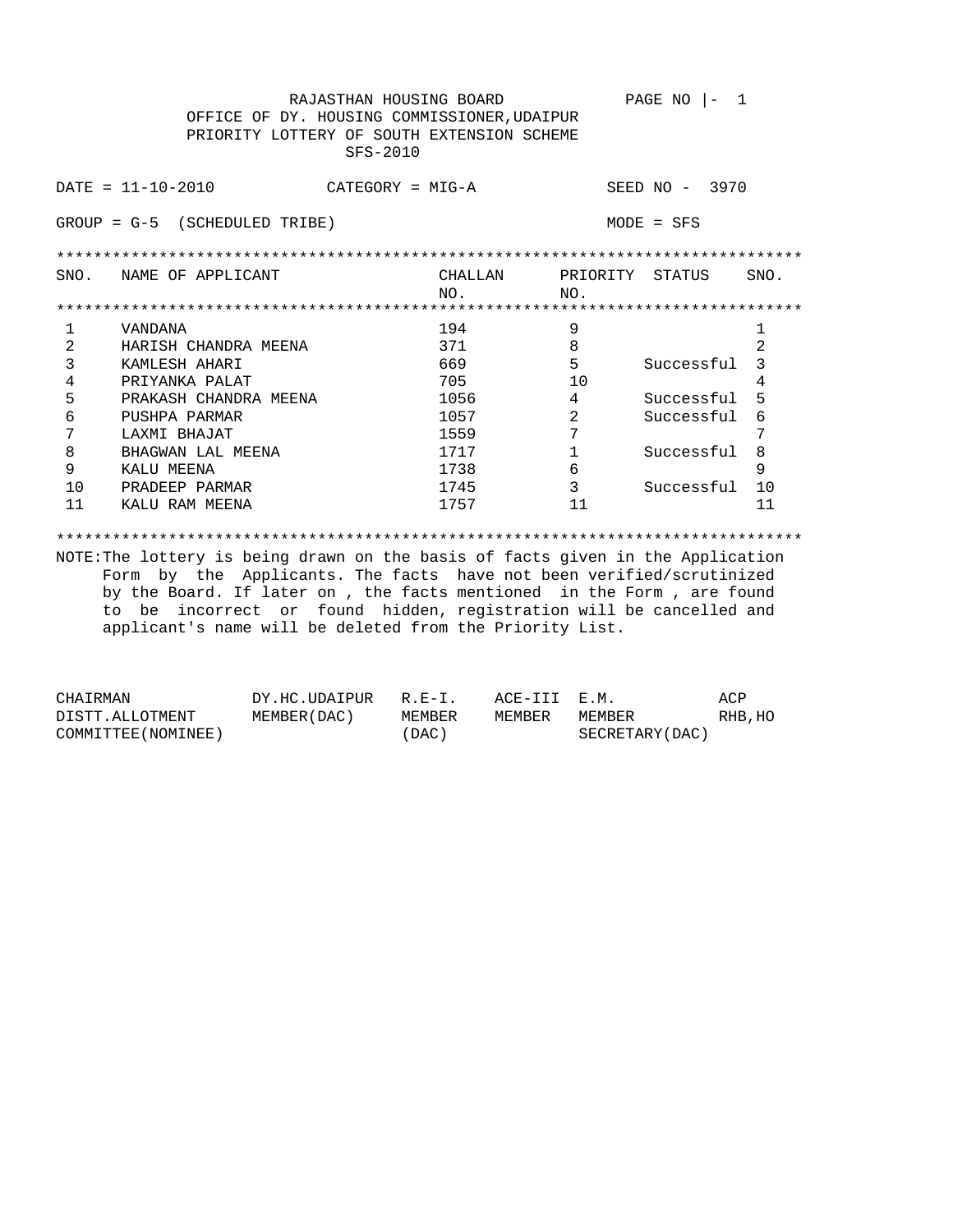RAJASTHAN HOUSING BOARD PAGE NO  $|-1$ OFFICE OF DY. HOUSING COMMISSIONER, UDAIPUR PRIORITY LOTTERY OF SOUTH EXTENSION SCHEME SFS-2010  $DATA = 11 - 10 - 2010$ SEED NO - 3970  $CATEGORY = MIG-A$ GROUP =  $G-8$  (EX-ARMY PERSONNEL/WIDOW'S EX-SERVICE MAN) MODE = SFS SNO. NAME OF APPLICANT CHALLAN PRIORITY STATUS SNO. NO. NO.  $\overline{a}$ Successful 1 MUKESH KUMAR BHATT  $\mathbf{1}$ 472  $\overline{2}$ OM PRAKASH KHATRI 1200  $1$ Successful 2 NOTE: The lottery is being drawn on the basis of facts given in the Application Form by the Applicants. The facts have not been verified/scrutinized by the Board. If later on , the facts mentioned in the Form , are found to be incorrect or found hidden, registration will be cancelled and applicant's name will be deleted from the Priority List.

| CHAIRMAN            | DY.HC.UDAIPUR R.E-I. |        | ACE-III E.M. |                 | ACP     |
|---------------------|----------------------|--------|--------------|-----------------|---------|
| DISTT.ALLOTMENT     | MEMBER (DAC)         | MEMBER | MEMBER       | MEMBER          | RHB, HO |
| COMMITTEE (NOMINEE) |                      | (DAC)  |              | SECRETARY (DAC) |         |